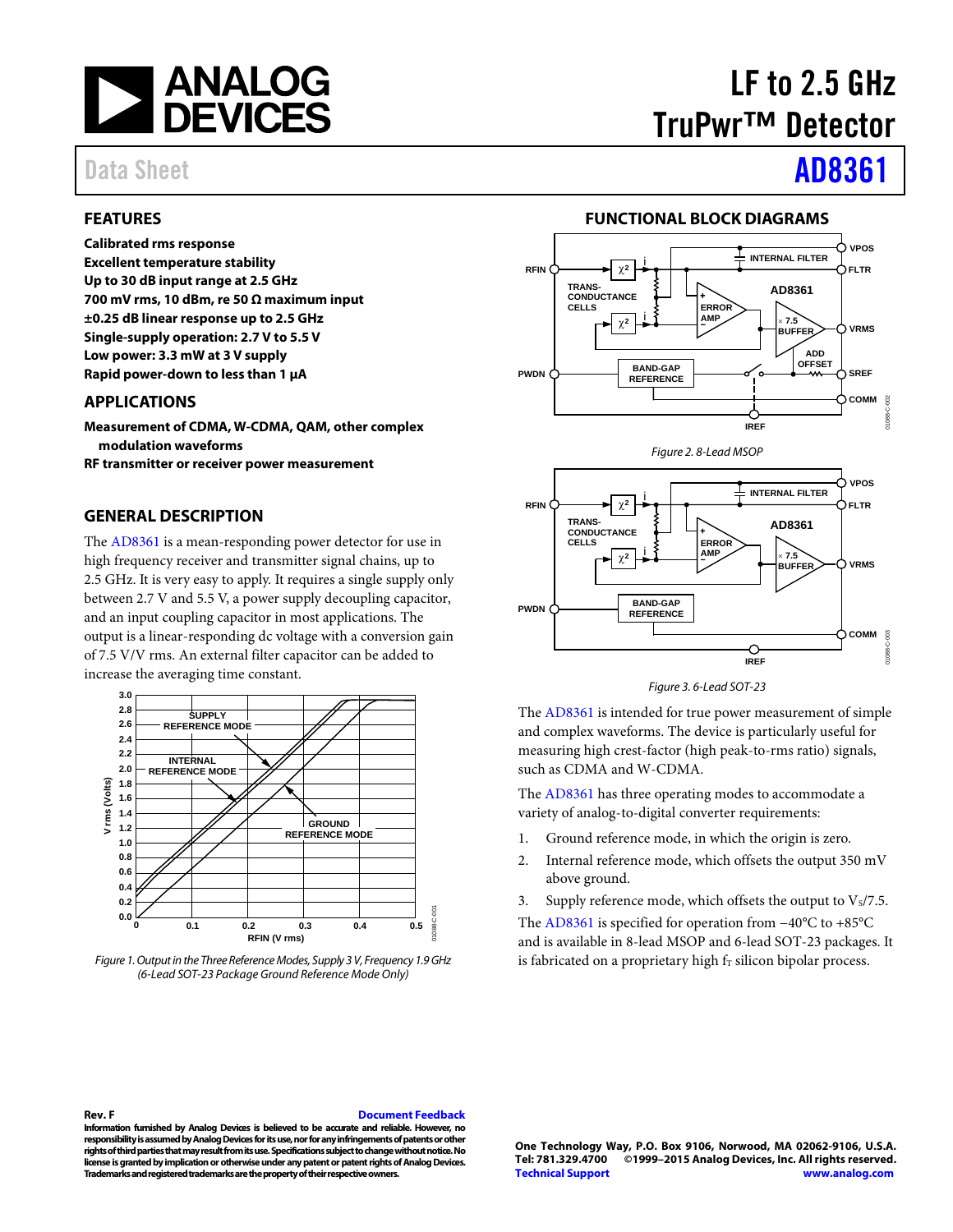# **AD8361\* PRODUCT PAGE QUICK LINKS**

**Last Content Update: 02/23/2017**

## **[COMPARABLE PARTS](http://www.analog.com/parametricsearch/en/10701?doc=AD8361.pdf&p0=1&lsrc=pst)**

View a parametric search of comparable parts.

## **[EVALUATION KITS](http://www.analog.com/ad8361/evalkits?doc=AD8361.pdf&p0=1&lsrc=ek)**

• AD8361 Evaluation Board

## **[DOCUMENTATION](http://www.analog.com/ad8361/documentation?doc=AD8361.pdf&p0=1&lsrc=doc)**

### **Application Notes**

- AN-1040: RF Power Calibration Improves Performance of Wireless Transmitters
- AN-653: Improving Temperature, Stability, and Linearity of High Dynamic Range RMS RF Power Detectors
- AN-691: Operation of RF Detector Products at Low Frequency

### **Data Sheet**

• AD8361: LF to 2.5 GHz TruPwr™ Detector Data Sheet

### **[TOOLS AND SIMULATIONS](http://www.analog.com/ad8361/tools?doc=AD8361.pdf&p0=1&lsrc=tools)**

- ADIsimPLI™
- ADIsimRF

### **[REFERENCE MATERIALS](http://www.analog.com/ad8361/referencematerials?doc=AD8361.pdf&p0=1&lsrc=rm)**

### **Product Selection Guide**

• RF Source Booklet

### **Technical Articles**

- Design a Logamp RF Pulse Detector
- Log Amps and Directional Couplers Enable VSWR **Detection**
- Measurement and Control of RF Power, Part I
- Measurement and Control of RF Power, Part II
- Measurement and Control of RF Power, Part III
- Measuring the RF Power in CDMA2000 and W-CDMA High Power Amplifiers (HPAs)
- Measuring VSWR and Gain in Wireless Systems

### **Tutorials**

• Design and Operation of Automatic Gain Control Loops for Receivers in Modern Communication Systems

## **[DESIGN RESOURCES](http://www.analog.com/ad8361/designsources?doc=AD8361.pdf&p0=1&lsrc=dr)**

- AD8361 Material Declaration
- PCN-PDN Information
- Quality And Reliability
- Symbols and Footprints

### **[DISCUSSIONS](http://www.analog.com/ad8361/discussions?doc=AD8361.pdf&p0=1&lsrc=disc)**

View all AD8361 EngineerZone Discussions.

## **[SAMPLE AND BUY](http://www.analog.com/ad8361/sampleandbuy?doc=AD8361.pdf&p0=1&lsrc=sb)**

Visit the product page to see pricing options.

## **[TECHNICAL SUPPORT](http://www.analog.com/support/technical-support.html?doc=AD8361.pdf&p0=1&lsrc=techs)**

Submit a technical question or find your regional support number.

### **[DOCUMENT FEEDBACK](https://form.analog.com/Form_Pages/feedback/documentfeedback.aspx?doc=AD8361.pdf&product=AD8361&p0=1&lsrc=dfs)**

Submit feedback for this data sheet.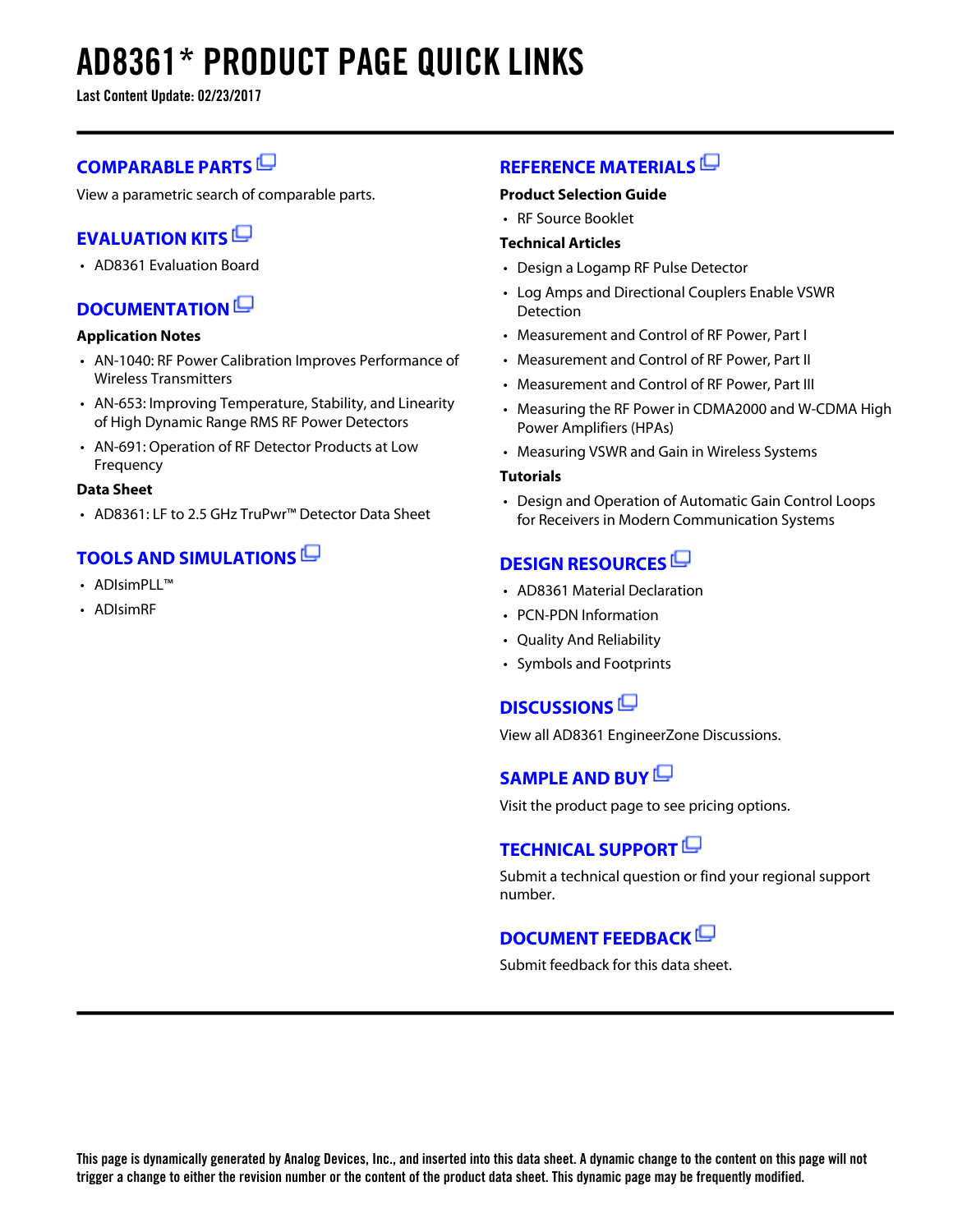# TABLE OF CONTENTS

### <span id="page-2-0"></span>**REVISION HISTORY**

| $7/15$ —Rev. E to Rev. F |  |
|--------------------------|--|
|                          |  |

### **5/15—Rev. D to Rev. E**

| Deleted Dynamic Range Extension for the AD8361 Section,    |  |
|------------------------------------------------------------|--|
|                                                            |  |
| Deleted Figure 61, Figure 62, Figure 63, and Figure 64  20 |  |

### **3/14—Rev. C to Rev. D**

| Output Reference Temperature Drift Compensation  16 |  |
|-----------------------------------------------------|--|
|                                                     |  |
|                                                     |  |
|                                                     |  |
|                                                     |  |

### **8/04—Rev. B to Rev. C**

| Changed Trimpots to Trimmable Potentiometers Universal    |  |
|-----------------------------------------------------------|--|
|                                                           |  |
| Changed Using the AD8361 Section Title to Applications 12 |  |
|                                                           |  |
|                                                           |  |
|                                                           |  |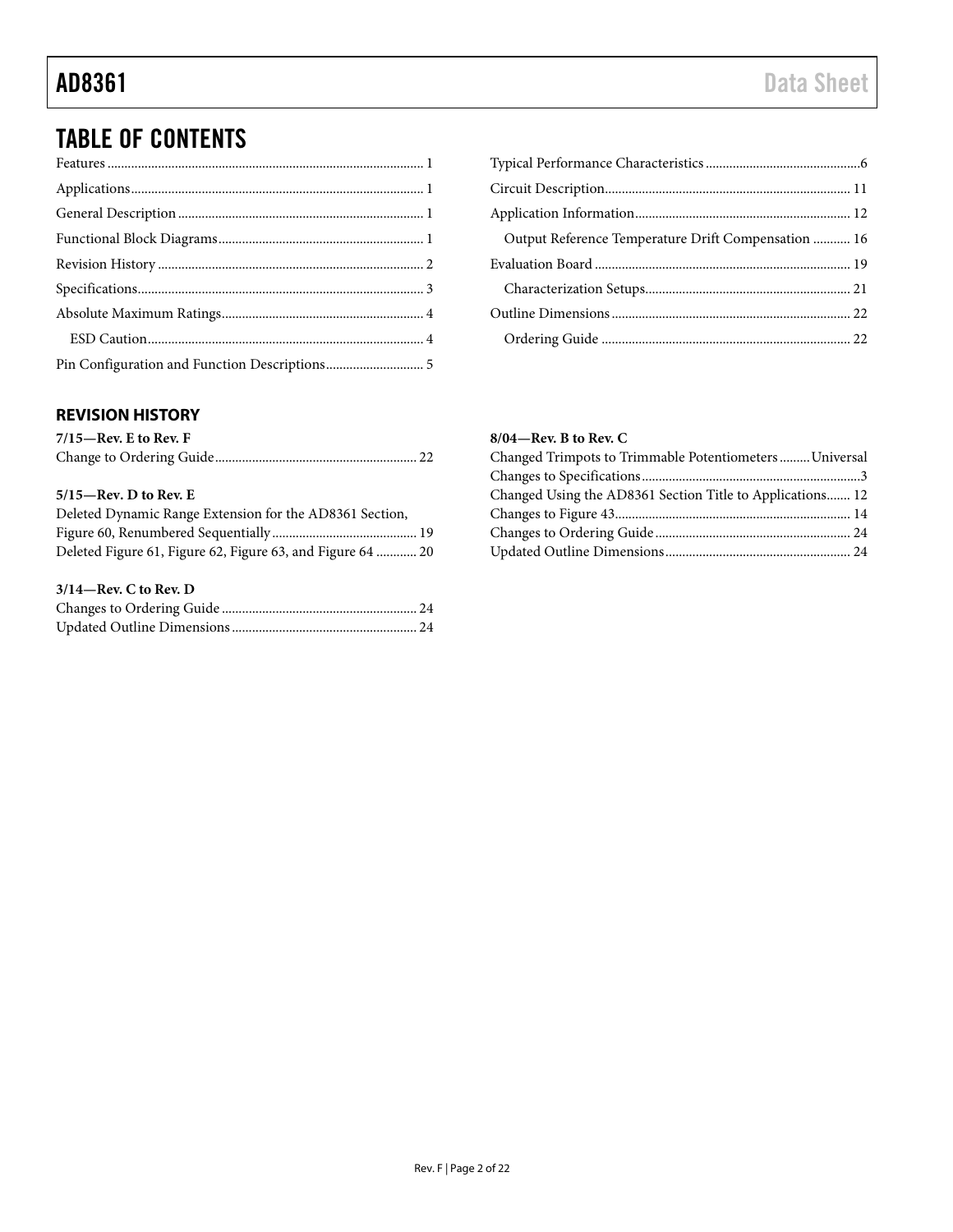# <span id="page-3-0"></span>**SPECIFICATIONS**

 $T_A = 25^{\circ}$ C,  $V_S = 3$  V,  $f_{RF} = 900$  MHz, ground reference output mode, unless otherwise noted.

### **Table 1.**

| <b>Parameter</b>                 | <b>Condition</b>                                                            | Min         | <b>Typ</b>          | Max    | <b>Unit</b>     |
|----------------------------------|-----------------------------------------------------------------------------|-------------|---------------------|--------|-----------------|
| SIGNAL INPUT INTERFACE           | (Input RFIN)                                                                |             |                     |        |                 |
| Frequency Range <sup>1</sup>     |                                                                             |             |                     | 2.5    | GHz             |
| Linear Response Upper Limit      | $V_S = 3 V$                                                                 |             | 390                 |        | mV rms          |
|                                  | Equivalent dBm, re 50 $\Omega$                                              |             | 4.9                 |        | d <sub>Bm</sub> |
|                                  | $V_s = 5 V$                                                                 |             | 660                 |        | mV rms          |
|                                  | Equivalent dBm, re 50 $\Omega$                                              |             | 9.4                 |        | dBm             |
| Input Impedance <sup>2</sup>     |                                                                             |             | 225  1              |        | $\Omega$   pF   |
| RMS CONVERSION                   | (Input RFIN to Output V rms)                                                |             |                     |        |                 |
| <b>Conversion Gain</b>           |                                                                             |             | 7.5                 |        | V/V rms         |
|                                  | $f_{RF}$ = 100 MHz, $V_S$ = 5 V                                             | 6.5         |                     | 8.5    | V/V rms         |
| <b>Dynamic Range</b>             | Error Referred to Best Fit Line <sup>3</sup>                                |             |                     |        |                 |
| $\pm 0.25$ dB Error <sup>4</sup> | CW Input, $-40^{\circ}$ C < TA < $+85^{\circ}$ C                            |             | 14                  |        | dB              |
| $±1$ dB Error                    | CW Input, $-40^{\circ}$ C < TA < $+85^{\circ}$ C                            |             | 23                  |        | dB              |
| $±2$ dB Error                    | CW Input, $-40^{\circ}$ C < T <sub>A</sub> < $+85^{\circ}$ C                |             | 26                  |        | dB              |
|                                  | CW Input, $V_S = 5 V$ , $-40^{\circ}C < T_A < +85^{\circ}C$                 |             | 30                  |        | dB              |
| Intercept-Induced Dynamic        | Internal Reference Mode                                                     |             | $\mathbf{1}$        |        | dB              |
| Range Reduction <sup>5,6</sup>   | Supply Reference Mode, $V_s = 3.0 V$                                        |             | $\mathbf{1}$        |        | dB              |
|                                  | Supply Reference Mode, $V_s = 5.0 V$                                        |             | 1.5                 |        | dB              |
| Deviation from CW Response       | 5.5 dB Peak-to-Average Ratio (IS95 Reverse Link)                            |             | 0.2                 |        | dB              |
|                                  | 12 dB Peak-to-Average Ratio (W-CDMA 4 Channels)                             |             | 1.0                 |        | dB              |
|                                  | 18 dB Peak-to-Average Ratio (W-CDMA 15 Channels)                            |             | 1.2                 |        | dB              |
| OUTPUT INTERCEPT <sup>5</sup>    | Inferred from Best Fit Line <sup>3</sup>                                    |             |                     |        |                 |
| Ground Reference Mode (GRM)      | 0 V at SREF, Vs at IREF                                                     |             | $\pmb{0}$           |        | $\vee$          |
|                                  | $f_{RF}$ = 100 MHz, $V_S$ = 5 V                                             | $-50$       |                     | $+150$ | mV              |
| Internal Reference Mode (IRM)    | 0 V at SREF, IREF Open                                                      |             | 350                 |        | mV              |
|                                  | $f_{RF}$ = 100 MHz, $V_S$ = 5 V                                             | 300         |                     | 500    | mV              |
| Supply Reference Mode (SRM)      | 3 V at IREF, 3 V at SREF                                                    |             | 400                 |        | mV              |
|                                  | V <sub>s</sub> at IREF, V <sub>s</sub> at SREF                              |             | V <sub>S</sub> /7.5 |        | $\vee$          |
|                                  | $f_{RF}$ = 100 MHz, $V_s$ = 5 V                                             | 590         |                     | 750    | mV              |
| POWER-DOWN INTERFACE             |                                                                             |             |                     |        |                 |
| <b>PWDN HIThreshold</b>          | $2.7 \le V_s \le 5.5$ V, $-40^{\circ}$ C < T <sub>A</sub> < $+85^{\circ}$ C | $V_5 - 0.5$ |                     |        | $\vee$          |
| <b>PWDN LO Threshold</b>         | $2.7 \le V_S \le 5.5 V, -40^{\circ}C < T_A < +85^{\circ}C$                  |             |                     | 0.1    | $\vee$          |
| Power-Up Response Time           | 2 pF at FLTR Pin, 224 mV rms at RFIN                                        |             | 5                   |        | μs              |
|                                  | 100 nF at FLTR Pin, 224 mV rms at RFIN                                      |             | 320                 |        | μs              |
| <b>PWDN Bias Current</b>         |                                                                             |             | $<$ 1               |        | μA              |
| <b>POWER SUPPLIES</b>            |                                                                             |             |                     |        |                 |
| <b>Operating Range</b>           | $-40^{\circ}$ C < T <sub>A</sub> < $+85^{\circ}$ C                          | 2.7         |                     | 5.5    | $\vee$          |
| Quiescent Current                | 0 mV rms at RFIN, PWDN Input LO7                                            |             | 1.1                 |        | mA              |
| <b>Power-Down Current</b>        | GRM or IRM, 0 mV rms at RFIN, PWDN Input HI                                 |             | $\leq$ 1            |        | μA              |
|                                  | SRM, 0 mV rms at RFIN, PWDN Input HI                                        |             | $10 \times V_S$     |        | $\mu$ A         |

<sup>1</sup> Operation at arbitrarily low frequencies is possible; se[e Application Information](#page-12-0) section.<br><sup>2</sup> Figure 17 and Figure 47 show impedance versus frequency for the MSOP and SOT-23, re

<sup>2</sup> [Figure 17 a](#page-7-0)n[d Figure 47 s](#page-14-0)how impedance versus frequency for the MSOP and SOT-23, respectively.

<sup>3</sup> Calculated using linear regression.

<sup>6</sup> The available output swing, and hence the dynamic range, is altered by both supply voltage and reference mode; se[e Figure 39 a](#page-12-1)nd Figure 40.<br><sup>7</sup> Supply current is input level dependent: see Figure 16.

<sup>7</sup> Supply current is input level dependent; see Figure 16.

<sup>4</sup> Compensated for output reference temperature drift; se[e Application Information](#page-12-0) section. 5 SOT-23-6L operates in ground reference mode only.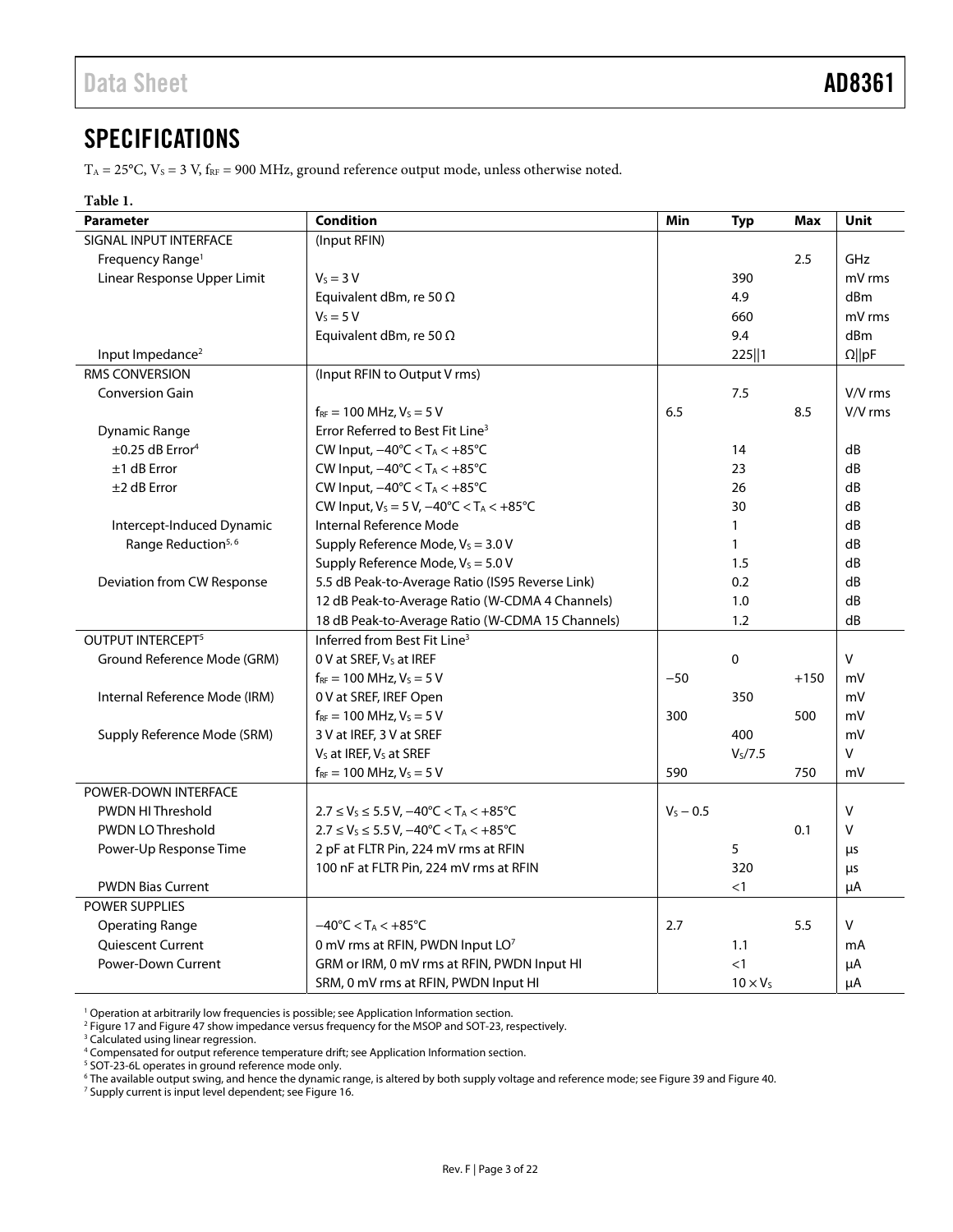# <span id="page-4-0"></span>ABSOLUTE MAXIMUM RATINGS

#### **Table 2.**

| <b>Parameter</b>                             | Rating                              |
|----------------------------------------------|-------------------------------------|
| Supply Voltage Vs                            | 5.5V                                |
| <b>SREF, PWDN</b>                            | $0 V, V_s$                          |
| IRFF                                         | $V_S - 0.3 V, V_S$                  |
| <b>RFIN</b>                                  | 1 V rms                             |
| Equivalent Power, re 50 $\Omega$             | 13 dBm                              |
| Internal Power Dissipation <sup>1</sup>      | 200 mW                              |
| 6-Lead SOT-23                                | 170 mW                              |
| 8-Lead MSOP                                  | 200 mW                              |
| <b>Maximum Junction Temperature</b>          | $125^{\circ}$ C                     |
| Operating Temperature Range                  | $-40^{\circ}$ C to $+85^{\circ}$ C  |
| Storage Temperature Range                    | $-65^{\circ}$ C to $+150^{\circ}$ C |
| Lead Temperature Range<br>(Soldering 60 sec) | $300^{\circ}$ C                     |

<sup>1</sup> Specification is for the device in free air. 6-Lead SOT-23:  $\theta_{JA} = 230^{\circ}$ C/W;  $\theta_{JC} = 92^{\circ}$ C/W. 8-Lead MSOP:  $θ_{JA} = 200°C/W$ ;  $θ_{JC} = 44°C/W$ .

Stresses at or above those listed under Absolute Maximum Ratings may cause permanent damage to the product. This is a stress rating only; functional operation of the product at these or any other conditions above those indicated in the operational section of this specification is not implied. Operation beyond the maximum operating conditions for extended periods may affect product reliability.

### <span id="page-4-1"></span>**ESD CAUTION**



ESD (electrostatic discharge) sensitive device. Charged devices and circuit boards can discharge<br>without detection. Although this product features patented or proprietary protection circuitry, damage may occur on devices subjected to high energy ESD. Therefore, proper ESD precautions should be taken to avoid performance degradation or loss of functionality.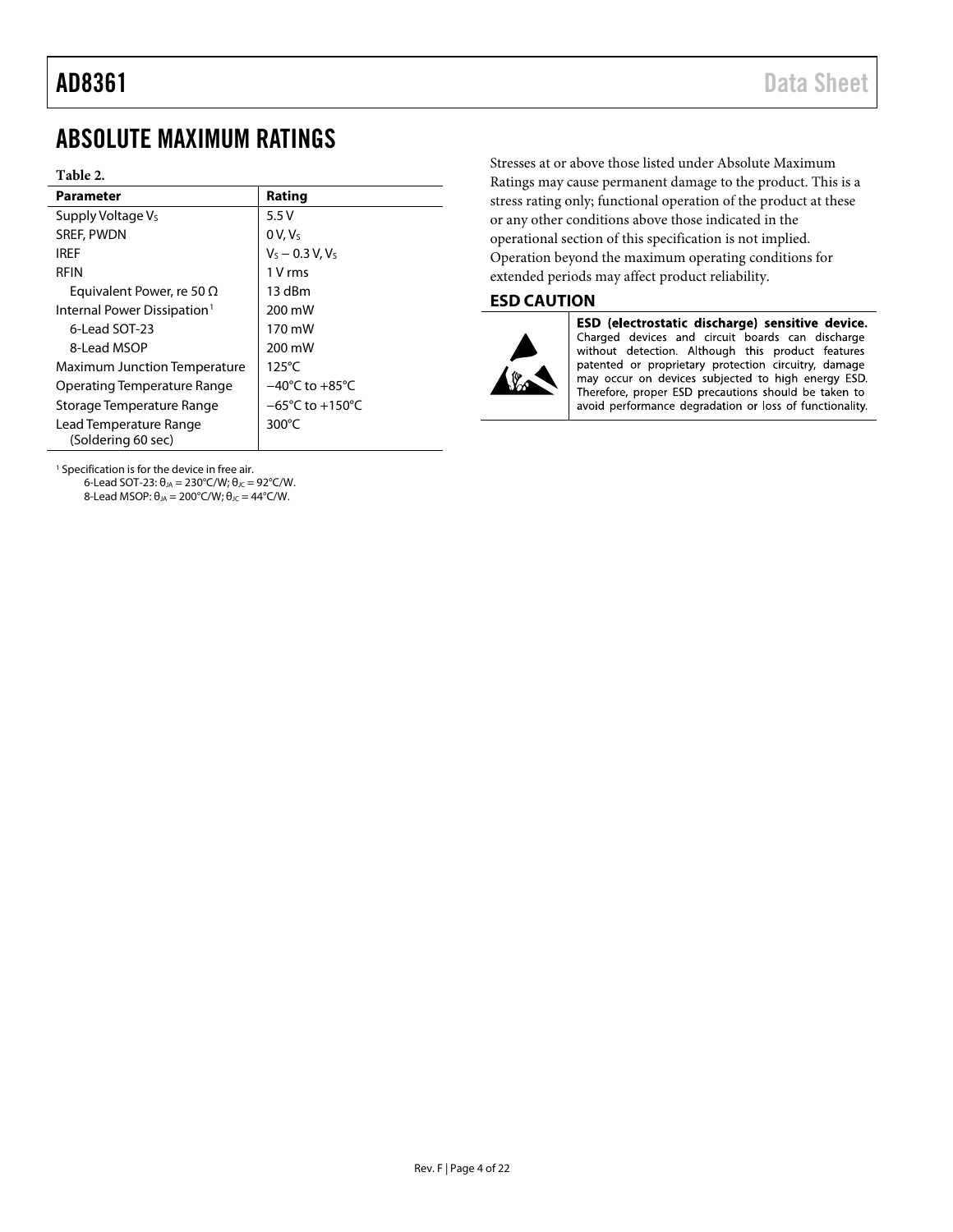# <span id="page-5-0"></span>PIN CONFIGURATION AND FUNCTION DESCRIPTIONS

01088-C-004





### **Table 3. Pin Function Descriptions**

| Pin No.     | Pin No.       |                 |                                                                                                                                                                                                                                                                                                                                                                |
|-------------|---------------|-----------------|----------------------------------------------------------------------------------------------------------------------------------------------------------------------------------------------------------------------------------------------------------------------------------------------------------------------------------------------------------------|
| <b>MSOP</b> | <b>SOT-23</b> | <b>Mnemonic</b> | <b>Description</b>                                                                                                                                                                                                                                                                                                                                             |
|             | 6             | <b>VPOS</b>     | Supply Voltage Pin. Operational range 2.7 V to 5.5 V.                                                                                                                                                                                                                                                                                                          |
|             | N/A           | <b>IREF</b>     | Output Reference Control Pin. Internal reference mode enabled when pin is left open; otherwise, this<br>pin should be tied to VPOS. Do not ground this pin.                                                                                                                                                                                                    |
| 3           | 5             | <b>RFIN</b>     | Signal Input Pin. Must be driven from an ac-coupled source. The low frequency real input impedance is<br>$225 \Omega$                                                                                                                                                                                                                                          |
| 4           | 4             | <b>PWDN</b>     | Power-Down Pin. For the device to operate as a detector, it needs a logical low input (less than<br>100 mV). When a logic high (greater than $V_5 - 0.5$ V) is applied, the device is turned off and the supply<br>current goes to nearly zero (ground and internal reference mode less than 1 µA, supply reference<br>mode $V_s$ divided by 100 k $\Omega$ ). |
| 5           | 2             | <b>COMM</b>     | Device Ground Pin.                                                                                                                                                                                                                                                                                                                                             |
| 6           | 3             | <b>FLTR</b>     | By placing a capacitor between this pin and VPOS, the corner frequency of the modulation filter is<br>lowered. The on-chip filter is formed with 27 pF  2 $k\Omega$ for small input signals.                                                                                                                                                                   |
|             |               | <b>VRMS</b>     | Output Pin. Near rail-to-rail voltage output with limited current drive capabilities. Expected load<br>$>$ 10 kΩ to ground.                                                                                                                                                                                                                                    |
| 8           | N/A           | <b>SREF</b>     | Supply Reference Control Pin. To enable supply reference mode, this pin must be connected to VPOS;<br>otherwise, it should be connected to COMM (ground).                                                                                                                                                                                                      |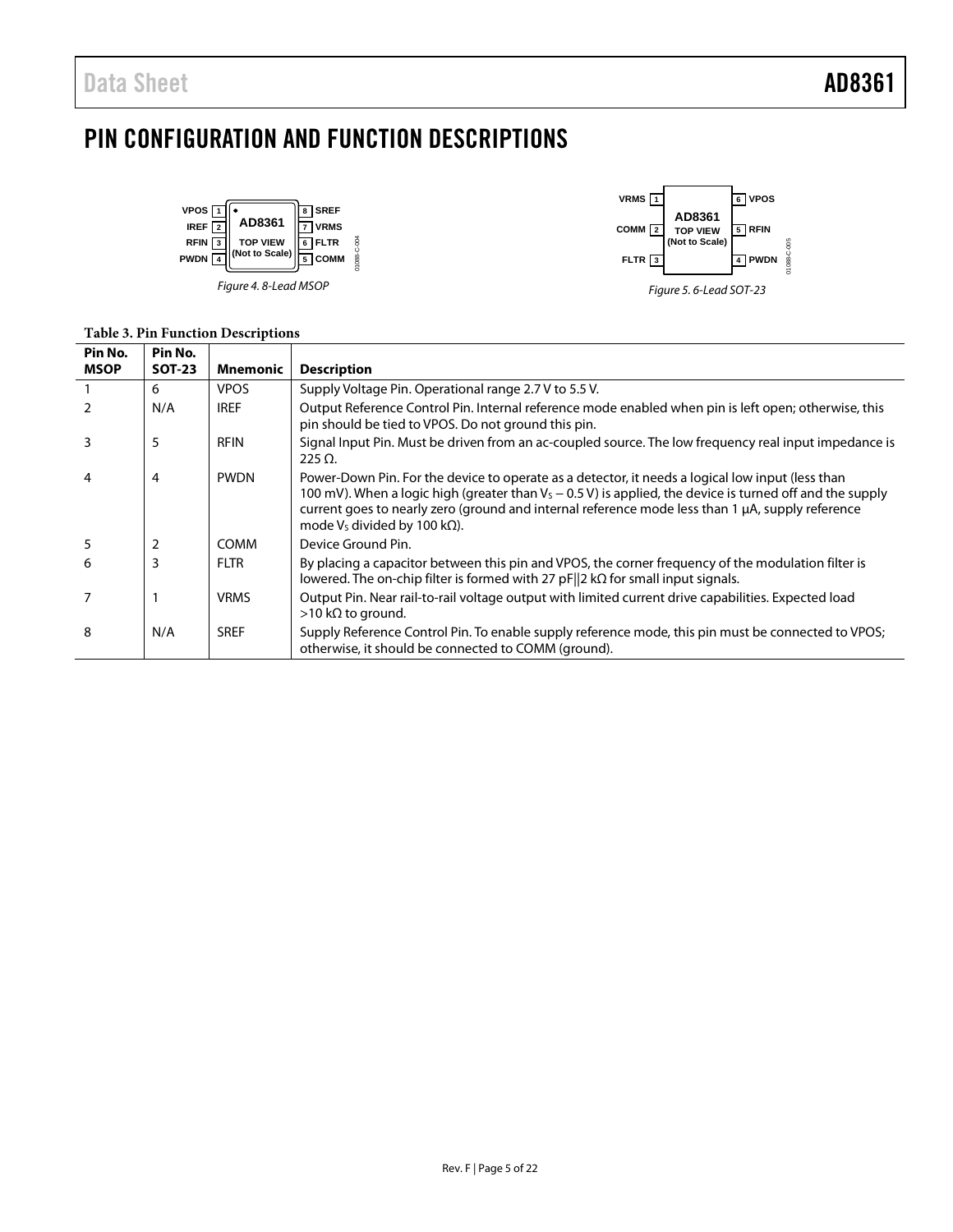# <span id="page-6-0"></span>TYPICAL PERFORMANCE CHARACTERISTICS



*Figure 6. Output vs. Input Level, Frequencies 100 MHz, 900 MHz, 1900 MHz, and 2500 MHz, Supply 2.7 V, Ground Reference Mode, MSOP*



*Figure 7. Output vs. Input Level, Supply 2.7 V, 3.0 V, 5.0 V, and 5.5 V, Frequency 900 MHz*



*Figure 8. Output vs. Input Level with Different Waveforms Sine Wave (CW), IS95 Reverse Link, W-CDMA 4-Channel and W-CDMA 15-Channel, Supply 5.0 V*



<span id="page-6-1"></span>*Figure 9. Error from Linear Reference vs. Input Level, 3 Sigma to Either Side of Mean, Sine Wave, Supply 3.0 V, Frequency 900 MHz*



<span id="page-6-2"></span>*Figure 10. Error from Linear Reference vs. Input Level, 3 Sigma to Either Side of Mean, Sine Wave, Supply 5.0 V, Frequency 900 MHz*



*Figure 11. Error from CW Linear Reference vs. Input with Different Waveforms Sine Wave (CW), IS95 Reverse Link, W-CDMA 4-Channel and W-CDMA 15-Channel, Supply 3.0 V, Frequency 900 MHz*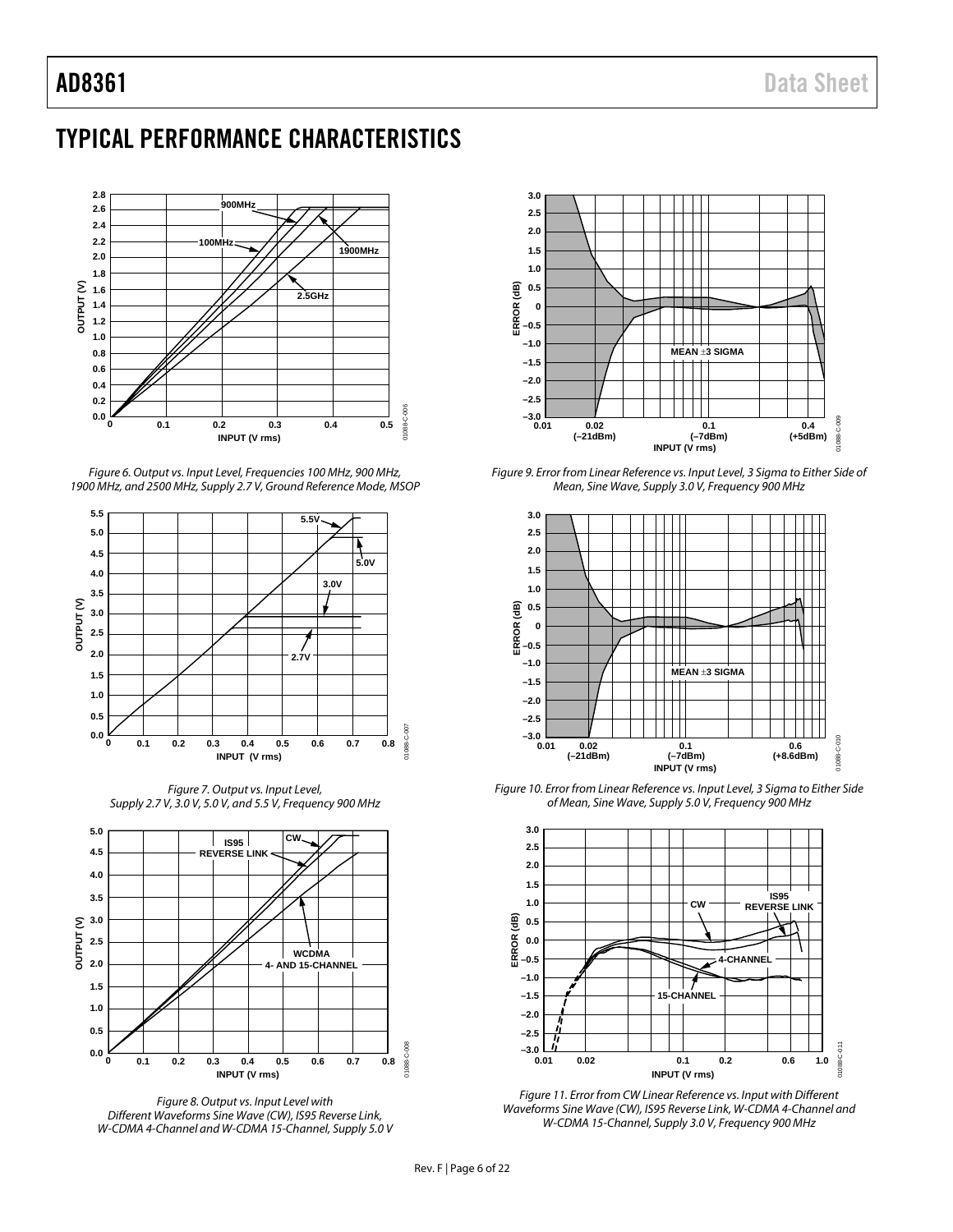

<span id="page-7-2"></span>Figure 12. Error from CW Linear Reference vs. Input, 3 Sigma to Either Side of Mean, IS95 Reverse Link Signal, Supply 3.0 V, Frequency 900 MHz



<span id="page-7-3"></span>Figure 13. Error from CW Linear Reference vs. Input Level, 3 Sigma to Either Side of Mean, IS95 Reverse Link Signal, Supply 5.0 V, Frequency 900 MHz



<span id="page-7-4"></span>Figure 14. Output Delta from +25°C vs. Input Level, 3 Sigma to Either Side of Mean Sine Wave, Supply 3.0 V, Frequency 900 MHz, Temperature −40°C to +85°C



<span id="page-7-5"></span>Figure 15. Output Delta from +25°C vs. Input Level, 3 Sigma to Either Side of Mean Sine Wave, Supply 3.0 V, Frequency 1900 MHz, Temperature −40°C to +85°C



<span id="page-7-1"></span>Figure 16. Supply Current vs. Input Level, Supplies 3.0 V, and 5.0 V, Temperatures −40°C, +25°C, and +85°C



<span id="page-7-0"></span>Figure 17. Input Impedance vs. Frequency, Supply 3 V, Temperatures −40°C, +25°C, and +85°C, MSOP (See the [Application Information S](#page-12-0)ection for SOT-23 Data)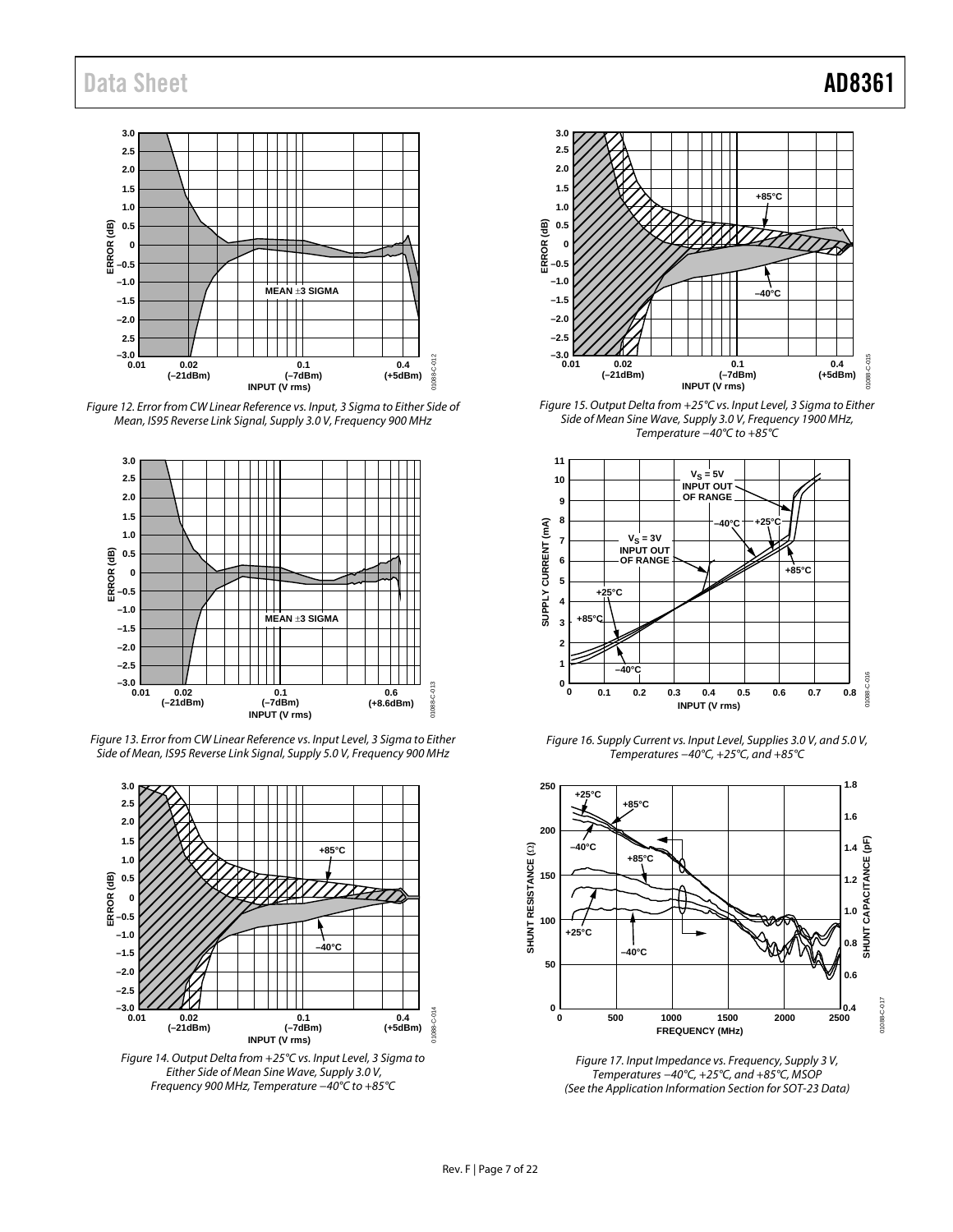



<span id="page-8-0"></span>

*Figure 19. Output Reference Change vs. Temperature, Supply 3 V, Internal Reference Mode (MSOP Only)*



*Figure 20. Output Reference Change vs. Temperature, Supply 3 V, Supply Reference Mode (MSOP Only)*



<span id="page-8-1"></span>*Figure 21. Conversion Gain Change vs. Temperature, Supply 3 V, Ground Reference Mode, Frequency 900 MHz*



*Figure 22. Conversion Gain Change vs. Temperature, Supply 3 V, Internal Reference Mode, Frequency 900 MHz (MSOP Only)*



*Figure 23. Conversion Gain Change vs. Temperature, Supply 3 V, Supply Reference Mode, Frequency 900 MHz (MSOP Only)*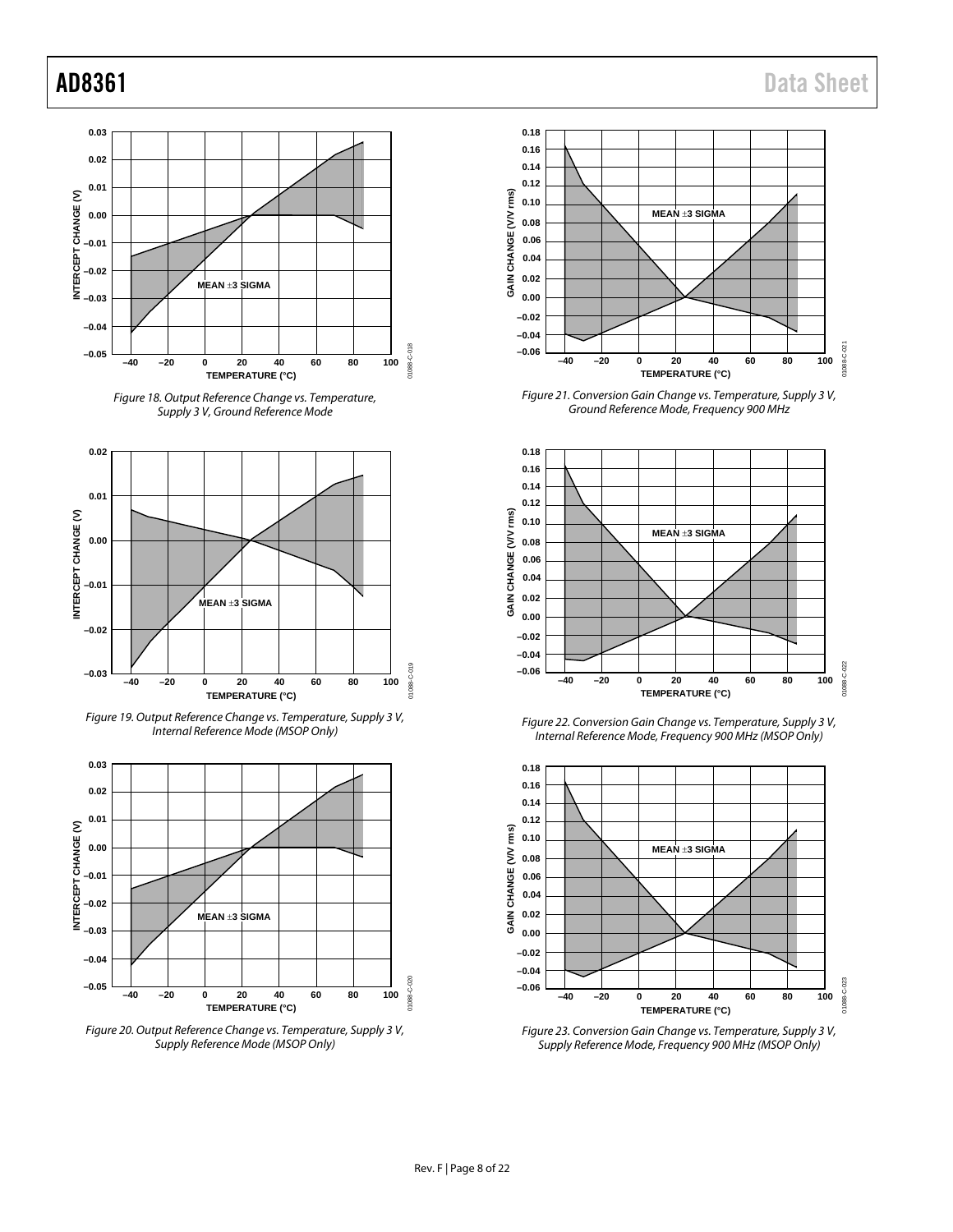

*Figure 24. Output Response to Modulated Pulse Input for Various RF Input Levels, Supply 3 V, Modulation Frequency 900 MHz, No Filter Capacitor*



*Figure 25. Output Response to Modulated Pulse Input for Various RF Input Levels, Supply 3 V, Modulation Frequency 900 MHz, 0.01 µF Filter Capacitor*



*Figure 26. Hardware Configuration for Output Response to Modulated Pulse Input*



<span id="page-9-0"></span>*Figure 27. Output Response Using Power-Down Mode for Various RF Input Levels, Supply 3 V, Frequency 900 MHz, No Filter Capacitor*



<span id="page-9-1"></span>*Figure 28. Output Response Using Power-Down Mode for Various RF Input Levels, Supply 3 V, Frequency 900 MHz, 0.01 µF Filter Capacitor*



*Figure 29. Hardware Configuration for Output Response Using Power-Down Mode*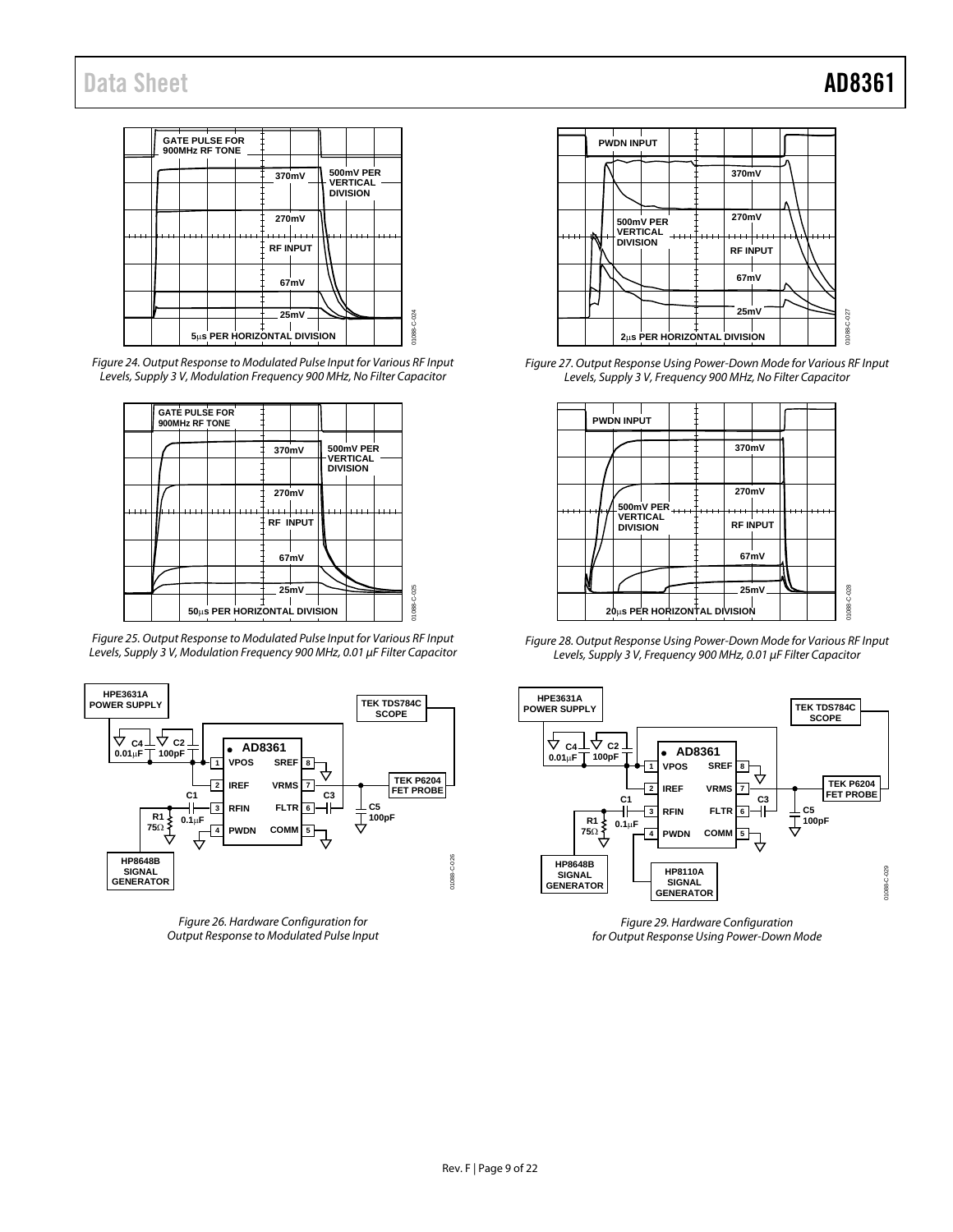

*Figure 30. Conversion Gain Change vs. Frequency, Supply 3 V, Ground Reference Mode, Frequency 100 MHz to 2500 MHz, Representative Device*



<span id="page-10-0"></span>*Figure 31. Output Response to Gating on Power Supply, for Various RF Input Levels, Supply 3 V, Modulation Frequency 900 MHz, 0.01 µF Filter Capacitor*



*Figure 32. Hardware Configuration for Output Response to Power Supply Gating Measurements*



*Figure 33. Conversion Gain Distribution Frequency 100 MHz, Supply 5 V, Sample Size 3000*



*Figure 34. Output Reference, Internal Reference Mode, Supply 5 V, Sample Size 3000 (MSOP Only)*



*Figure 35. Output Reference, Supply Reference Mode, Supply 5 V, Sample Size 3000 (MSOP Only)*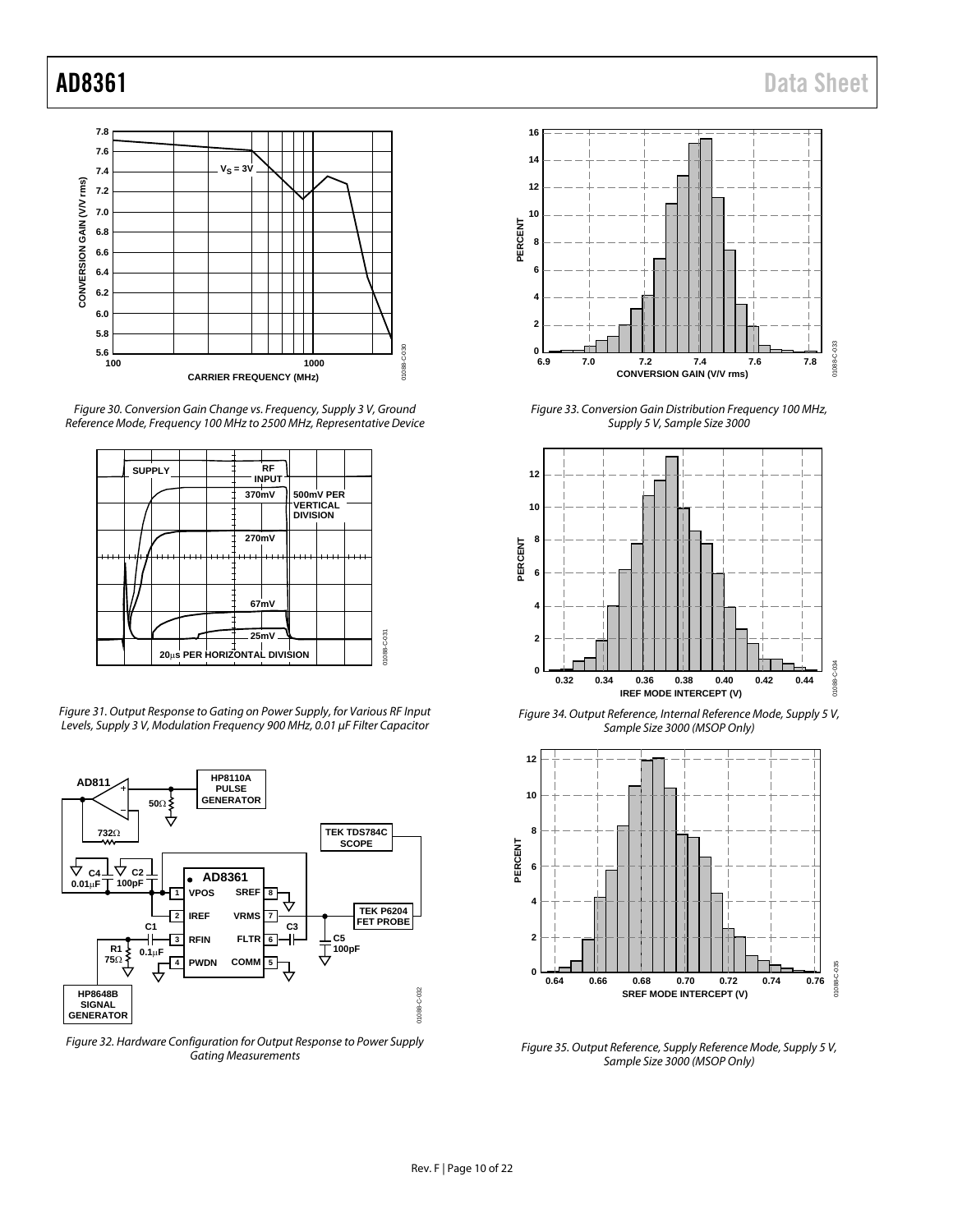# <span id="page-11-0"></span>CIRCUIT DESCRIPTION

The [AD8361 i](http://www.analog.com/AD8361?doc=AD8361.pdf)s an rms-responding (mean power) detector that provides an approach to the exact measurement of RF power that is basically independent of waveform. It achieves this function through the use of a proprietary technique in which the outputs of two identical squaring cells are balanced by the action of a high-gain error amplifier.

The signal to be measured is applied to the input of the first squaring cell, which presents a nominal (LF) resistance of 225  $\Omega$ between the RFIN and COMM pins (connected to the ground plane). Because the input pin is at a bias voltage of about 0.8 V above ground, a coupling capacitor is required. By making this an external component, the measurement range may be extended to arbitrarily low frequencies.

The  $AD8361$  responds to the voltage,  $V_{IN}$ , at its input by squaring this voltage to generate a current proportional to  $V_{\text{IN}}$ squared. This is applied to an internal load resistor, across which a capacitor is connected. These form a low-pass filter, which extracts the mean of  $V_{IN}$  squared. Although essentially voltage-responding, the associated input impedance calibrates this port in terms of equivalent power. Therefore, 1 mW corresponds to a voltage input of 447 mV rms. Th[e Application](#page-12-0)  [Information](#page-12-0) section shows how to match this input to 50 Ω.

The voltage across the low-pass filter, whose frequency may be arbitrarily low, is applied to one input of an error-sensing amplifier. A second identical voltage-squaring cell is used to close a negative feedback loop around this error amplifier. This second cell is driven by a fraction of the quasi-dc output voltage of the [AD8361.](http://www.analog.com/AD8361?doc=AD8361.pdf) When the voltage at the input of the second squaring cell is equal to the rms value of  $V_{IN}$ , the loop is in a stable state, and the output then represents the rms value of the input. The feedback ratio is nominally 0.133, making the rms-dc conversion gain ×7.5, that is

$$
V_{OUT} = 7.5 \times V_{IN} \, rms
$$

By completing the feedback path through a second squaring cell, identical to the one receiving the signal to be measured, several benefits arise. First, scaling effects in these cells cancel; thus, the overall calibration may be accurate, even though the open-loop response of the squaring cells taken separately need not be. Note that in implementing rms-dc conversion, no reference voltage enters into the closed-loop scaling. Second, the tracking in the responses of the dual cells remains very close over temperature, leading to excellent stability of calibration.

The squaring cells have very wide bandwidth with an intrinsic response from dc to microwave. However, the dynamic range of such a system is fairly small, due in part to the much larger dynamic range at the output of the squaring cells. There are practical limitations to the accuracy of sensing very small error signals at the bottom end of the dynamic range, arising from small random offsets that limit the attainable accuracy at small inputs.

On the other hand, the squaring cells in th[e AD8361 h](http://www.analog.com/AD8361?doc=AD8361.pdf)ave a Class-AB aspect; the peak input is not limited by their quiescent bias condition but is determined mainly by the eventual loss of square-law conformance. Consequently, the top end of their response range occurs at a fairly large input level (approximately 700 mV rms) while preserving a reasonably accurate square-law response. The maximum usable range is, in practice, limited by the output swing. The rail-to-rail output stage can swing from a few millivolts above ground to less than 100 mV below the supply. An example of the output induced limit: given a gain of 7.5 and assuming a maximum output of 2.9 V with a 3 V supply, the maximum input is (2.9 V rms)/7.5 or 390 mV rms.

### **Filtering**

An important aspect of rms-dc conversion is the need for averaging (the function is *root-MEAN-square*). For complex RF waveforms, such as those that occur in CDMA, the filtering provided by the on-chip, low-pass filter, although satisfactory for CW signals above 100 MHz, is inadequate when the signal has modulation components that extend down into the kilohertz region. For this reason, the FLTR pin is provided: a capacitor attached between this pin and VPOS can extend the averaging time to very low frequencies.

### **Offset**

An offset voltage can be added to the output (when using the MSOP version) to allow the use of ADCs whose range does not extend down to ground. However, accuracy at the low end degrades because of the inherent error in this added voltage. This requires that the IREF (*internal reference*) pin be tied to VPOS and SREF (*supply reference*) to ground.

In the IREF mode, the intercept is generated by an internal reference cell and is a fixed 350 mV, independent of the supply voltage. To enable this intercept, IREF should be open-circuited, and SREF should be grounded.

In the SREF mode, the voltage is provided by the supply. To implement this mode, tie IREF to VPOS and SREF to VPOS. The offset is then proportional to the supply voltage and is 400 mV for a 3 V supply and 667 mV for a 5 V supply.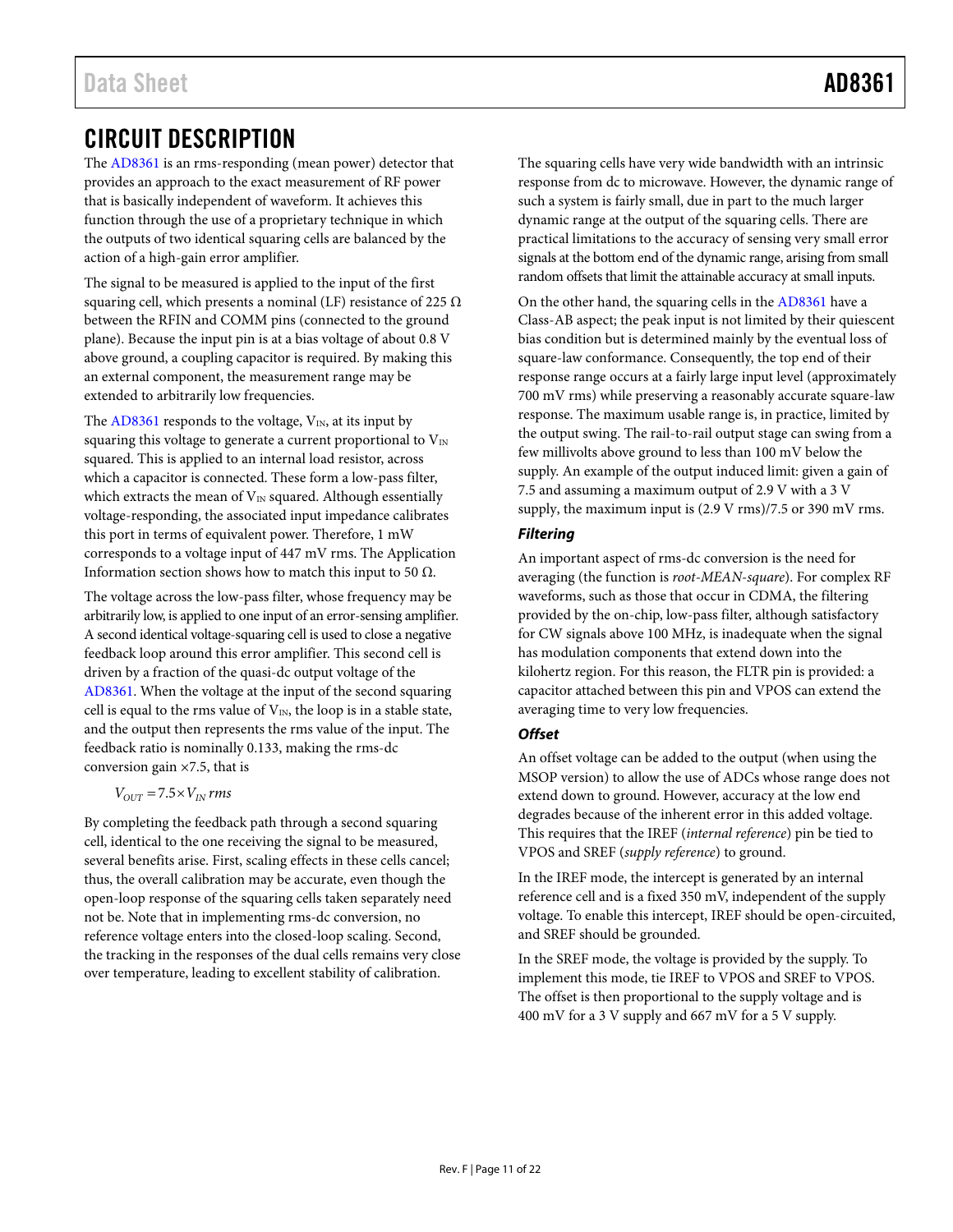# <span id="page-12-0"></span>APPLICATION INFORMATION

### **Basic Connections**

[Figure 36 t](#page-12-2)hrough [Figure 38 s](#page-12-3)how the basic connections for the [AD8361's](http://www.analog.com/AD8361?doc=AD8361.pdf) MSOP version in its three operating modes. In all modes, the device is powered by a single supply of between 2.7 V and 5.5 V. The VPOS pin is decoupled using 100 pF and 0.01 μF capacitors. The quiescent current of 1.1 mA in operating mode can be reduced to 1 μA by pulling the PWDN pin up to VPOS.

A 75  $\Omega$  external shunt resistance combines with the ac-coupled input to give an overall broadband input impedance near 50 Ω. Note that the coupling capacitor must be placed between the input and the shunt impedance. Input impedance and input coupling are discussed in more detail below.

The input coupling capacitor combines with the internal input resistance [\(Figure 37\)](#page-12-4) to provide a high-pass corner frequency given by the equation

$$
f_{3\text{ dB}} = \frac{1}{2\pi \times C_C \times R_{IN}}
$$

With the 100 pF capacitor shown i[n Figure 36 t](#page-12-2)hroug[h Figure 38,](#page-12-3)  the high-pass corner frequency is about 8 MHz.



Figure 36. Basic Connections for Ground Reference Mode

<span id="page-12-2"></span>

<span id="page-12-4"></span>Figure 37. Basic Connections for Internal Reference Mode



Figure 38. Basic Connections for Supply Referenced Mode

<span id="page-12-3"></span>The output voltage is nominally 7.5 times the input rms voltage (a conversion gain of 7.5 V/V rms). Three modes of operation are set by the SREF and IREF pins. In addition to the ground reference mode shown in [Figure 36,](#page-12-2) where the output voltage swings from around near ground to 4.9 V on a 5.0 V supply, two additional modes allow an offset voltage to be added to the output. In the internal reference mode [\(Figure 37\)](#page-12-4), the output voltage swing is shifted upward by an internal reference voltage of 350 mV. In supply referenced mode [\(Figure 38\)](#page-12-3), an offset voltage of  $V_s/7.5$  is added to the output voltage. Table 4 summarizes the connections, output transfer function, and minimum output voltage (i.e., zero signal) for each mode.

### **Output Swing**

[Figure 39 s](#page-12-1)hows the output swing of the [AD8361 f](http://www.analog.com/AD8361?doc=AD8361.pdf)or a 5 V supply voltage for each of the three modes. It is clear from [Figure 39 t](#page-12-1)hat operating the device in either internal reference mode or supply referenced mode reduces the effective dynamic range as the output headroom decreases. The response for lower supply voltages is similar (in the supply referenced mode, the offset is smaller), but the dynamic range reduces further as headroom decreases[. Figure 40](#page-13-0) shows the response of the [AD8361 t](http://www.analog.com/AD8361?doc=AD8361.pdf)o a CW input for various supply voltages.



<span id="page-12-1"></span>Figure 39. Output Swing for Ground, Internal, and Supply Referenced Mode, VPOS = 5 V (MSOP Only)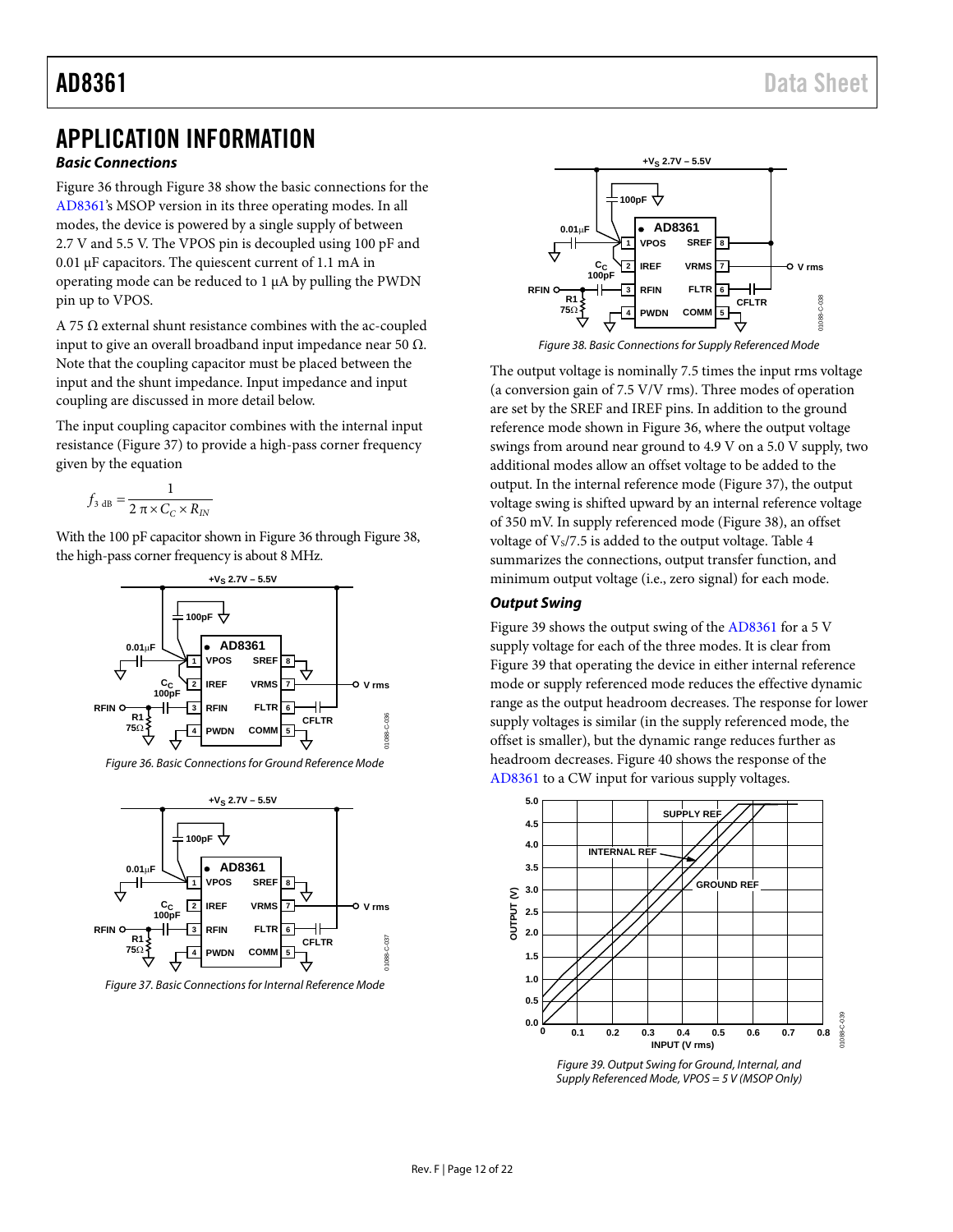

<span id="page-13-0"></span>*Dynamic Range*

Because the [AD8361](http://www.analog.com/AD8361?doc=AD8361.pdf) is a linear-responding device with a nominal transfer function of 7.5 V/V rms, the dynamic range in dB is not clear from plots such as [Figure 39.](#page-12-1) As the input level is increased in constant dB steps, the output *step size* (per dB) also increases[. Figure 41](#page-13-2) shows the relationship between the output step size (i.e., mV/dB) and input voltage for a nominal transfer function of 7.5 V/V rms.

<span id="page-13-1"></span>**Table 4. Connections and Nominal Transfer Function for Ground, Internal, and Supply Reference Modes**

| Reference<br>Mode | <b>IREF</b> | <b>SREF</b> | Output<br>Intercept<br>(No Signal) | Output                 |
|-------------------|-------------|-------------|------------------------------------|------------------------|
| Ground            | <b>VPOS</b> | COMM        | Zero                               | 7.5 V <sub>IN</sub>    |
| Internal          | <b>OPEN</b> | СОММ        | 0.350V                             | $7.5 V_{IN} + 0.350 V$ |
| Supply            | <b>VPOS</b> | <b>VPOS</b> | V <sub>s</sub> /7.5                | $7.5 V_{IN} + V_s/7.5$ |



<span id="page-13-2"></span>*Figure 41. Idealized Output Step Size as a Function of Input Voltage*

Plots of output voltage versus input voltage result in a straight line. It may sometimes be more useful to plot the error on a logarithmic scale, as shown i[n Figure 42.](#page-13-3) The deviation of the plot for the ideal straight line characteristic is caused by output clipping at the high end and by signal offsets at the low end. It

should however be noted that offsets at the low end can be either positive or negative, so this plot could also trend upwards at the low end[. Figure 9,](#page-6-1) [Figure 10,](#page-6-2) [Figure 12,](#page-7-2) an[d Figure 13](#page-7-3) show a ±3 sigma distribution of the device error for a large population of devices.



<span id="page-13-3"></span>*Figure 42. Representative Unit, Error in dB vs. Input Level, V<sub>S</sub> = 2.7 V* 

It is also apparent i[n Figure 42](#page-13-3) that the error plot tends to shift to the right with increasing frequency. Because the input impedance decreases with frequency, the voltage actually applied to the input also tends to decrease (assuming a constant source impedance over frequency). The dynamic range is almost constant over frequency, but with a small decrease in conversion gain at high frequency.

### <span id="page-13-4"></span>*Input Coupling and Matching*

The input impedance of the [AD8361](http://www.analog.com/AD8361?doc=AD8361.pdf) decreases with increasing frequency in both its resistive and capacitive components [\(Figure 17\)](#page-7-0). The resistive component varies from 225  $\Omega$  at 100 MHz down to about 95  $\Omega$  at 2.5 GHz.

A number of options exist for input matching. For operation at multiple frequencies, a 75  $\Omega$  shunt to ground, as shown in [Figure 43,](#page-14-1) provides the best overall match. For use at a single frequency, a resistive or a reactive match can be used. By plotting the input impedance on a Smith Chart, the best value for a resistive match can be calculated. The VSWR can be held below 1.5 at frequencies up to 1 GHz, even as the input impedance varies from part to part. (Both input impedance and input capacitance can vary by up to  $\pm 20\%$  around their nominal values.) At very high frequencies (i.e., 1.8 GHz to 2.5 GHz), a shunt resistor is not sufficient to reduce the VSWR below 1.5. Where VSWR is critical, remove the shunt component and insert an inductor in series with the coupling capacitor as shown in [Figure 44.](#page-14-2)

[Table 5](#page-14-3) gives recommended shunt resistor values for various frequencies and series inductor values for high frequencies. The coupling capacitor, C<sub>c</sub>, essentially acts as an ac-short and plays no intentional part in the matching.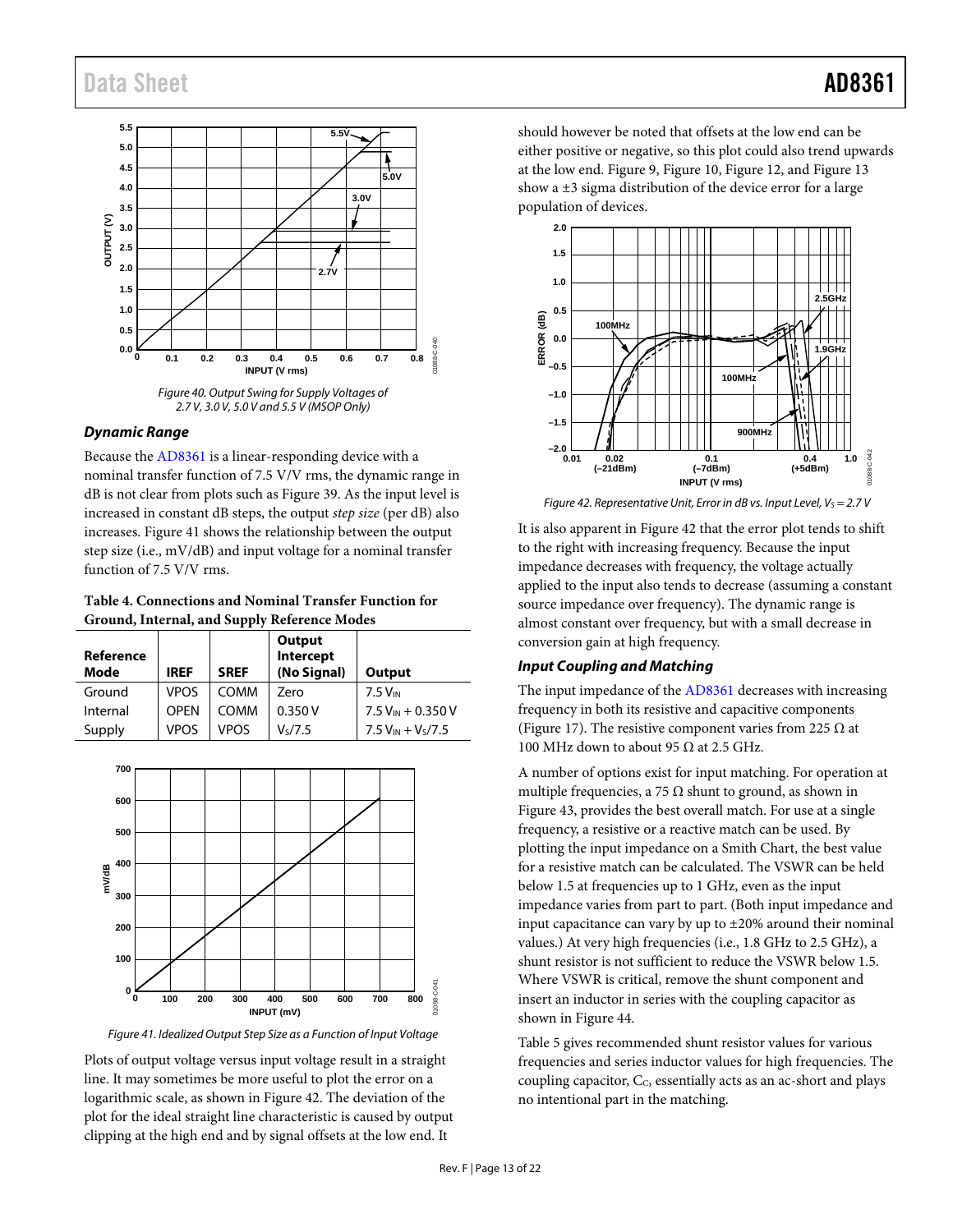

<span id="page-14-1"></span>Figure 43. Input Coupling/Matching Options, Broadband Resistor Match



<span id="page-14-2"></span>Figure 44. Input Coupling/Matching Options, Series Inductor Match



<span id="page-14-4"></span>Figure 45. Input Coupling/Matching Options, Narrowband Reactive Match



<span id="page-14-6"></span>Figure 46. Input Coupling/Matching Options, Attenuating the Input Signal

### <span id="page-14-3"></span>**Table 5. Recommended Component Values for Resistive or Inductive Input Matching [\(Figure 43 a](#page-14-1)nd [Figure 44\)](#page-14-2)**

| <b>Frequency</b>     | <b>Matching Component</b>           |
|----------------------|-------------------------------------|
| 100 MH <sub>z</sub>  | $63.4 \Omega$ Shunt                 |
| 800 MHz              | $75 \Omega$ Shunt                   |
| 900 MHz              | $75 \Omega$ Shunt                   |
| 1800 MH <sub>7</sub> | 150 $\Omega$ Shunt or 4.7 nH Series |
| 1900 MHz             | 150 $\Omega$ Shunt or 4.7 nH Series |
| 2500 MHz             | 150 Ω Shunt or 2.7 nH Series        |

Alternatively, a reactive match can be implemented using a shunt inductor to ground and a series capacitor, as shown i[n Figure 45.](#page-14-4) A method for hand calculating the appropriate matching components is shown on page 12 of th[e AD8306 d](http://www.analog.com/Analog_Root/productPage/productHome/0,2121,AD8306,00.html)ata sheet.

Matching in this manner results in very small values for  $C_M$ , especially at high frequencies. As a result, a stray capacitance as small as 1 pF can significantly degrade the quality of the match. The main advantage of a reactive match is the increase in sensitivity that results from the input voltage being gained up (by the square root of the impedance ratio) by the matching network. [Table 6 s](#page-14-5)hows the recommended values for reactive matching.

<span id="page-14-5"></span>

| Table 6. Recommended Values for a Reactive Input |  |
|--------------------------------------------------|--|
| <b>Matching (Figure 45)</b>                      |  |

| <b>Frequency (MHz)</b> | $C_M$ (pF) | $L_M(nH)$ |
|------------------------|------------|-----------|
| 100                    | 16         | 180       |
| 800                    | 2          | 15        |
| 900                    | 2          | 12        |
| 1800                   | 1.5        | 4.7       |
| 1900                   | 1.5        | 4.7       |
| 2500                   | 1.5        | 3.3       |

#### **Input Coupling Using a Series Resistor**

[Figure 46 s](#page-14-6)hows a technique for coupling the input signal into the [AD8361](http://www.analog.com/AD8361?doc=AD8361.pdf) that may be applicable where the input signal is much larger than the input range of the [AD8361.](http://www.analog.com/AD8361?doc=AD8361.pdf) A series resistor combines with the input impedance of the [AD8361 t](http://www.analog.com/AD8361?doc=AD8361.pdf)o attenuate the input signal. Because this series resistor forms a divider with the frequency dependent input impedance, the apparent gain changes greatly with frequency. However, this method has the advantage of very little power being tapped off in RF power transmission applications. If the resistor is large compared to the transmission line's impedance, then the VSWR of the system is relatively unaffected.



Figure 47. Input Impedance vs. Frequency, Supply 3 V, SOT-23

### <span id="page-14-0"></span>**Selecting the Filter Capacitor**

The [AD8361's](http://www.analog.com/AD8361?doc=AD8361.pdf) internal 27 pF filter capacitor is connected in parallel with an internal resistance that varies with signal level from 2 k $\Omega$  for small signals to 500  $\Omega$  for large signals. The resulting low-pass corner frequency between 3 MHz and 12 MHz provides adequate filtering for all frequencies above 240 MHz (i.e., 10 times the frequency at the output of the squarer, which is twice the input frequency). However, signals with high peak-to-average ratios, such as CDMA or W-CDMA signals, and low frequency components require additional filtering. TDMA signals, such as GSM, PDC, or PHS, have a peak-to average ratio that is close to that of a sinusoid, and the internal filter is adequate.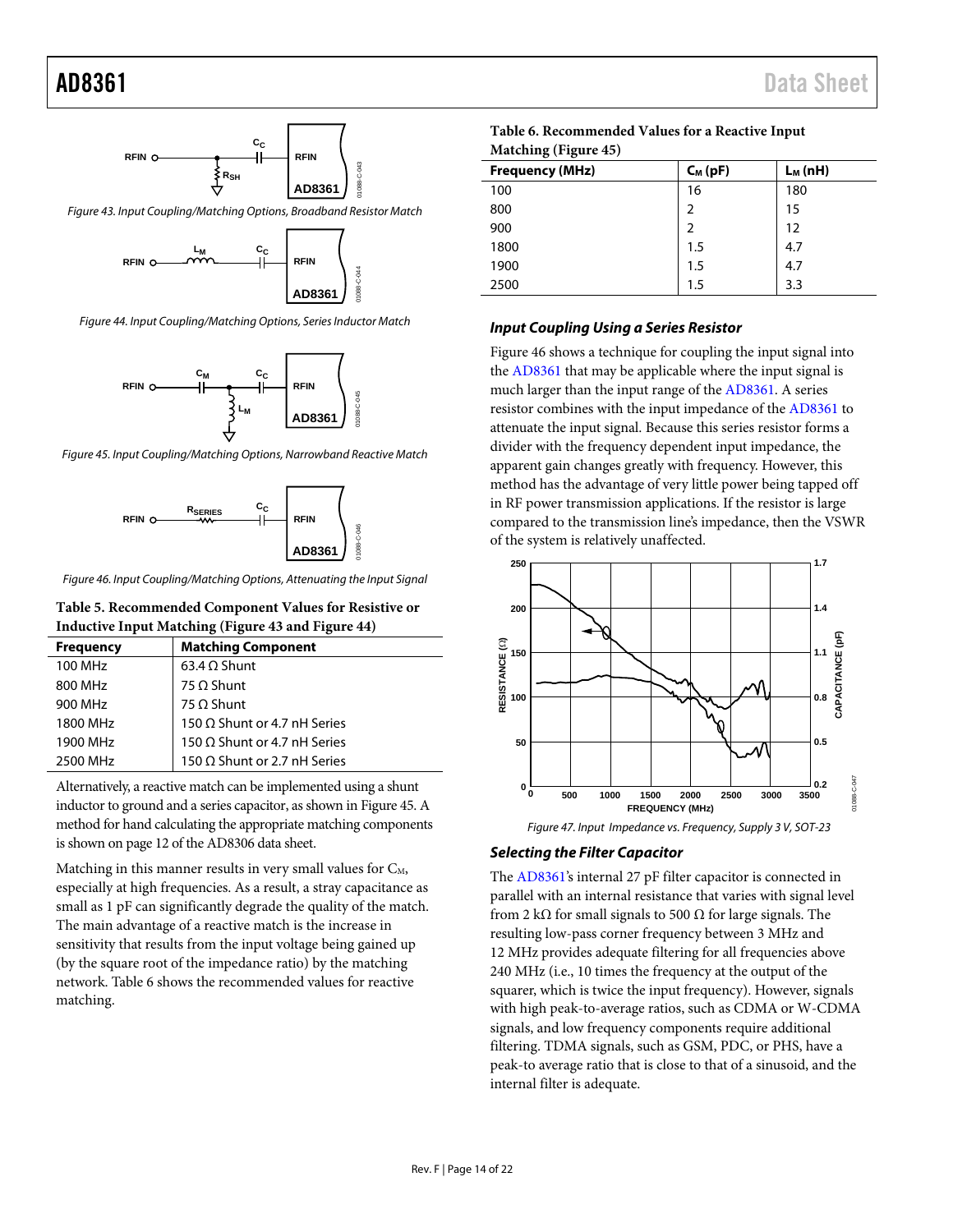The filter capacitance of th[e AD8361](http://www.analog.com/AD8361?doc=AD8361.pdf) can be augmented by connecting a capacitor between Pin 6 (FLTR) and VPOS[. Table 7](#page-15-0)  shows the effect of several capacitor values for various communications standards with high peak-to-average ratios along with the residual ripple at the output, in peak-to-peak and rms volts. Note that large filter capacitors increase the enable and pulse response times, as discussed below.

|                          |              | <b>Output</b> | <b>Residual AC</b> |        |
|--------------------------|--------------|---------------|--------------------|--------|
| <b>Waveform</b>          | $C$ FILT     | V dc          | mV p-p             | mV rms |
| <b>IS95 Reverse Link</b> | Open         | 0.5           | 550                | 100    |
|                          |              | 1.0           | 1000               | 180    |
|                          |              | 2.0           | 2000               | 360    |
|                          | $0.01 \mu F$ | 0.5           | 40                 | 6      |
|                          |              | 1.0           | 160                | 20     |
|                          |              | 2.0           | 430                | 60     |
|                          | $0.1 \mu F$  | 0.5           | 20                 | 3      |
|                          |              | 1.0           | 40                 | 6      |
|                          |              | 2.0           | 110                | 18     |
| IS95 8-Channel           | $0.01 \mu F$ | 0.5           | 290                | 40     |
| <b>Forward Link</b>      |              | 1.0           | 975                | 150    |
|                          |              | 2.0           | 2600               | 430    |
|                          | $0.1 \mu F$  | 0.5           | 50                 | 7      |
|                          |              | 1.0           | 190                | 30     |
|                          |              | 2.0           | 670                | 95     |
| W-CDMA 15                | $0.01 \mu F$ | 0.5           | 225                | 35     |
| Channel                  |              | 1.0           | 940                | 135    |
|                          |              | 2.0           | 2500               | 390    |
|                          | $0.1 \mu F$  | 0.5           | 45                 | 6      |
|                          |              | 1.0           | 165                | 25     |
|                          |              | 2.0           | 550                | 80     |

<span id="page-15-0"></span>

#### **Operation at Low Frequencies**

Although th[e AD8361 i](http://www.analog.com/AD8361?doc=AD8361.pdf)s specified for operation up to 2.5 GHz, there is no lower limit on the operating frequency. It is only necessary to increase the input coupling capacitor to reduce the corner frequency of the input high-pass filter (use an input resistance of 225 Ω for frequencies below 100 MHz). It is also necessary to increase the filter capacitor so that the signal at the output of the squaring circuit is free of ripple. The corner frequency is set by the combination of the internal resistance of 2 k $\Omega$  and the external filter capacitance.

### **Power Consumption, Enable and Power-On**

The quiescent current consumption of th[e AD8361 v](http://www.analog.com/AD8361?doc=AD8361.pdf)aries with the size of the input signal from about 1 mA for no signal up to 7 mA at an input level of 0.66 V rms (9.4 dBm, re 50  $\Omega$ ). If the input is driven beyond this point, the supply current increases steeply (see [Figure 16\)](#page-7-1). There is little variation in quiescent current with power supply voltage.

The [AD8361 c](http://www.analog.com/AD8361?doc=AD8361.pdf)an be disabled either by pulling the PWDN (Pin 4) to VPOS or by simply turning off the power to the device. While turning off the device obviously eliminates the current consumption, disabling the device reduces the leakage current to less than 1 μA[. Figure 27](#page-9-0) and [Figure 28 s](#page-9-1)how the response of the output of th[e AD8361 t](http://www.analog.com/AD8361?doc=AD8361.pdf)o a pulse on the PWDN pin, with no capacitance and with a filter capacitance of 0.01 μF, respectively; the turn-on time is a function of the filter capacitor[. Figure 31 s](#page-10-0)hows a plot of the output response to the supply being turned on (i.e., PWDN is grounded and VPOS is pulsed) with a filter capacitor of 0.01 μF. Again, the turn-on time is strongly influenced by the size of the filter capacitor.

If the input of th[e AD8361 i](http://www.analog.com/AD8361?doc=AD8361.pdf)s driven while the device is disabled (PWDN = VPOS), the leakage current of less than  $1 \mu A$  increases as a function of input level. When the device is disabled, the output impedance increases to approximately 16 kΩ.

### **Volts to dBm Conversion**

In many of the plots, the horizontal axis is scaled in both rms volts and dBm. In all cases, dBm are calculated relative to an impedance of 50 Ω. To convert between dBm and volts in a 50 Ω system, the following equations can be used. Figure 48 shows this conversion in graphical form.

$$
Power\left(\text{dBm}\right) = 10\log\left[\frac{\left(V\,rms\right)^{2}}{50\,\Omega}\right] = 10\log\left(20\left(V\,rms\right)^{2}\right)
$$

$$
V \, rms = \sqrt{0.001 \, \text{W} \times 50 \, \Omega \times \log^{-1} \left( \frac{d \, B \, m}{10} \right)} = \sqrt{\frac{\log^{-1} \left( d \, B \, m / 10 \right)}{20}}
$$



<span id="page-15-1"></span>Figure 48. Conversion from dBm to rms Volts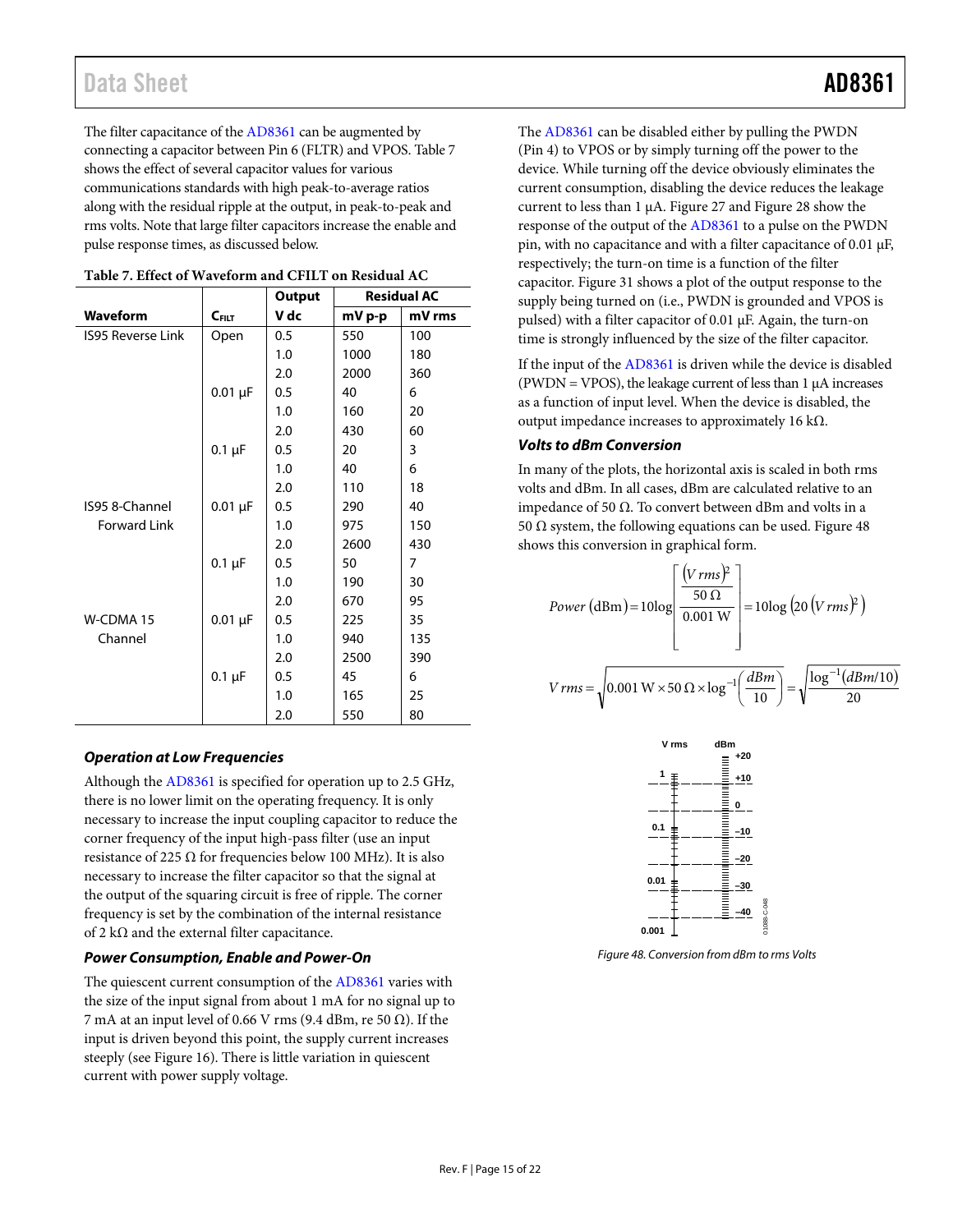### *Output Drive Capability and Buffering*

The [AD8361](http://www.analog.com/AD8361?doc=AD8361.pdf) is capable of sourcing an output current of approximately 3 mA. If additional current is required, a simple buffering circuit can be used as shown in [Figure 51.](#page-16-1) Similar circuits can be used to increase or decrease the nominal conversion gain of 7.5 V/V rms [\(Figure 49](#page-16-2) and [Figure 50\)](#page-16-3). I[n Figure 50,](#page-16-3) the AD8031 buffers a resistive divider to give a slope of 3.75 V/V rms. I[n Figure 49,](#page-16-2) the op amp's gain of two increases the slope to 15 V/V rms. Using other resistor values, the slope can be changed to an arbitrary value. The AD8031 rail-to-rail op amp, used in these example, can swing from 50 mV to 4.95 V on a single 5 V supply and operate at supply voltages down to 2.7 V. If high output current is required  $(>10 \text{ mA})$ , th[e AD8051,](http://analog.com/AD8051?doc=AD8361.pdf) which also has rail-to- rail capability, can be used down to a supply voltage of 3 V. It can deliver up to 45 mA of output current.



<span id="page-16-2"></span>*Figure 49. Output Buffering Options, Slope of 15 V/V rms*



*Figure 50. Output Buffering Options, Slope of 3.75 V/V rms*

<span id="page-16-3"></span>

<span id="page-16-1"></span>*Figure 51. Output Buffering Options, Slope of 7.5 V/V rms*

### <span id="page-16-0"></span>**OUTPUT REFERENCE TEMPERATURE DRIFT COMPENSATION**

The error due to low temperature drift of th[e AD8361](http://www.analog.com/AD8361?doc=AD8361.pdf) can be reduced if the temperature is known. Many systems incorporate a temperature sensor; the output of the sensor is typically digitized, facilitating a software correction. Using this information, only a two-point calibration at ambient is required.

The output voltage of th[e AD8361](http://www.analog.com/AD8361?doc=AD8361.pdf) at ambient (25°C) can be expressed by the equation

 $V_{OUT} = (GAIN \times V_{IN}) + \zeta_{O\Sigma}$ 

where *GAIN* is the conversion gain in V/V rms and  $V_{OS}$  is the extrapolated output voltage for an input level of 0 V. *GAIN* and *VOS* (also referred to as intercept and output reference) can be calculated at ambient using a simple two-point calibration by measuring the output voltages for two specific input levels. Calibration at roughly 35 mV rms (−16 dBm) and 250 mV rms (+1 dBm) is recommended for maximum linear dynamic range. However, alternative levels and ranges can be chosen to suit the application. *GAIN* and  $V_{OS}$  are then calculated using the equations

$$
GAN = \frac{(V_{OUT2} - V_{OUT1})}{V_{IN2} - V_{INI}}
$$

$$
V_{OS} = V_{OUT1} - (GAIN \times V_{INI})
$$

Both *GAIN* and *V<sub>OS</sub>* drift over temperature. However, the drift of *VOS* has a bigger influence on the error relative to the output. This can be seen by inserting data from [Figure 18](#page-8-0) an[d Figure 21](#page-8-1) (intercept drift and conversion gain) into the equation for  $V_{\text{OUT}}$ . These plots are consistent wit[h Figure 14](#page-7-4) an[d Figure 15,](#page-7-5) which show that the error due to temperature drift decreases with increasing input level. This results from the offset error having a diminishing influence with increasing level on the overall measurement error.

From [Figure 18,](#page-8-0) the average intercept drift is 0.43 mV/°C from −40°C to +25°C and 0.17 mV/°C from +25°C to +85°C. For a less rigorous compensation scheme, the average drift over the complete temperature range can be calculated as

$$
DRIFT_{VOS}(V/C) = \left(\frac{0.010 V - (-0.028 V)}{+85°C - (-40°C)}\right) = 0.000304 V/C
$$

With the drift of  $V_{OS}$  included, the equation for  $V_{OUT}$  becomes

 $V_{OUT} = (GAIN \times V_{IN}) + V_{OS} + DRIFT_{VOS} \times (TEMP - 25^{\circ}C)$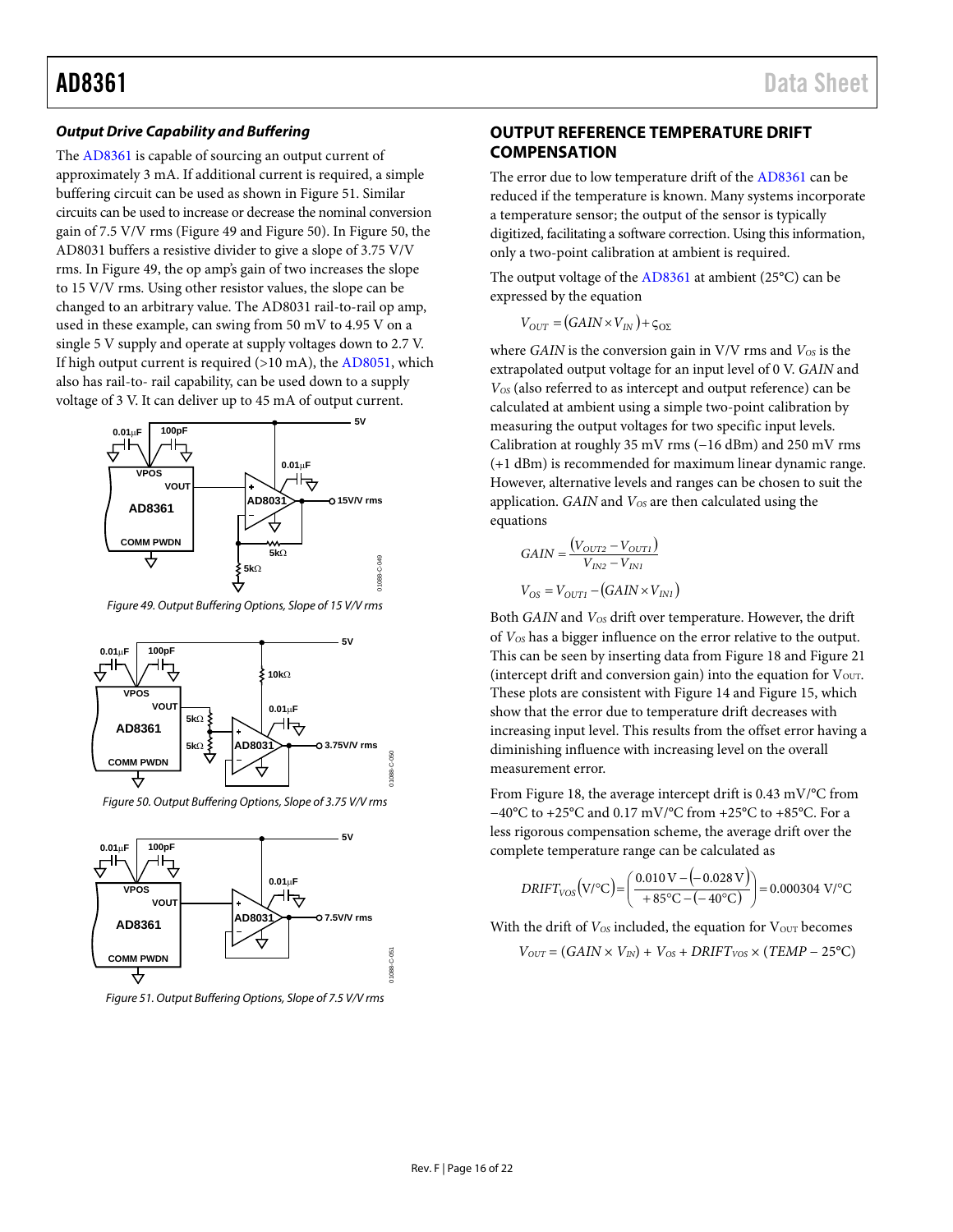## Data Sheet **AD8361**

The equation can be rewritten to yield a temperature compensated value for  $V_{IN}$ :

$$
V_{IN} = \frac{\left(V_{OUT} - V_{OS} - DRIFT_{VOS} \times (TEMP - 25^{\circ}\text{C})\right)}{GAN}
$$

[Figure 52](#page-17-0) shows the output voltage and error (in dB) as a function of input level for a typical device (note that output voltage is plotted on a logarithmic scale)[. Figure 53](#page-17-1) shows the error in the calculated input level after the temperature compensation algorithm has been applied. For a supply voltage of 5 V, the part exhibits a worst-case linearity error over temperature of approximately ±0.3 dB over a dynamic range of 35 dB.

<span id="page-17-0"></span>

<span id="page-17-1"></span>

### *Extended Frequency Characterization*

Although th[e AD8361](http://www.analog.com/AD8361?doc=AD8361.pdf) was originally intended as a power measurement and control device for cellular wireless applications, the [AD8361](http://www.analog.com/AD8361?doc=AD8361.pdf) has useful performance at higher frequencies. Typical applications may include MMDS, LMDS, WLAN, and other noncellular activities.

In order to characterize th[e AD8361](http://www.analog.com/AD8361?doc=AD8361.pdf) at frequencies greater than 2.5 GHz, a small collection of devices were tested. Dynamic range, conversion gain, and output intercept were measured at several frequencies over a temperature range of −30°C to +80°C. Both CW and 64 QAM modulated input wave forms were used in the characterization process in order to access varying peak-to-average waveform performance.

The dynamic range of the device is calculated as the input power range over which the device remains within a permissible error margin to the ideal transfer function. Devices were tested over frequency and temperature. After identifying an acceptable error margin for a given application, the usable dynamic measurement range can be identified using the plots in [Figure 54](#page-17-2) through [Figure 57.](#page-18-0) For instance, for a 1 dB error margin and a modulated carrier at 3 GHz, the usable dynamic range can be found by inspecting the 3 GHz plot o[f Figure 57.](#page-18-0)  Note that the −30°C curve crosses the −1 dB error limit at −17 dBm. For a 5 V supply, the maximum input power should not exceed 6 dBm in order to avoid compression. The resultant usable dynamic range is therefore

6 dBm − (−17 dBm)



<span id="page-17-2"></span>*Figure 54. Transfer Function and Error Plots Measured at 1.5 GHz for a 64 QAM Modulated Signal*

or 23 dBm over a temperature range of −30°C to +80°C.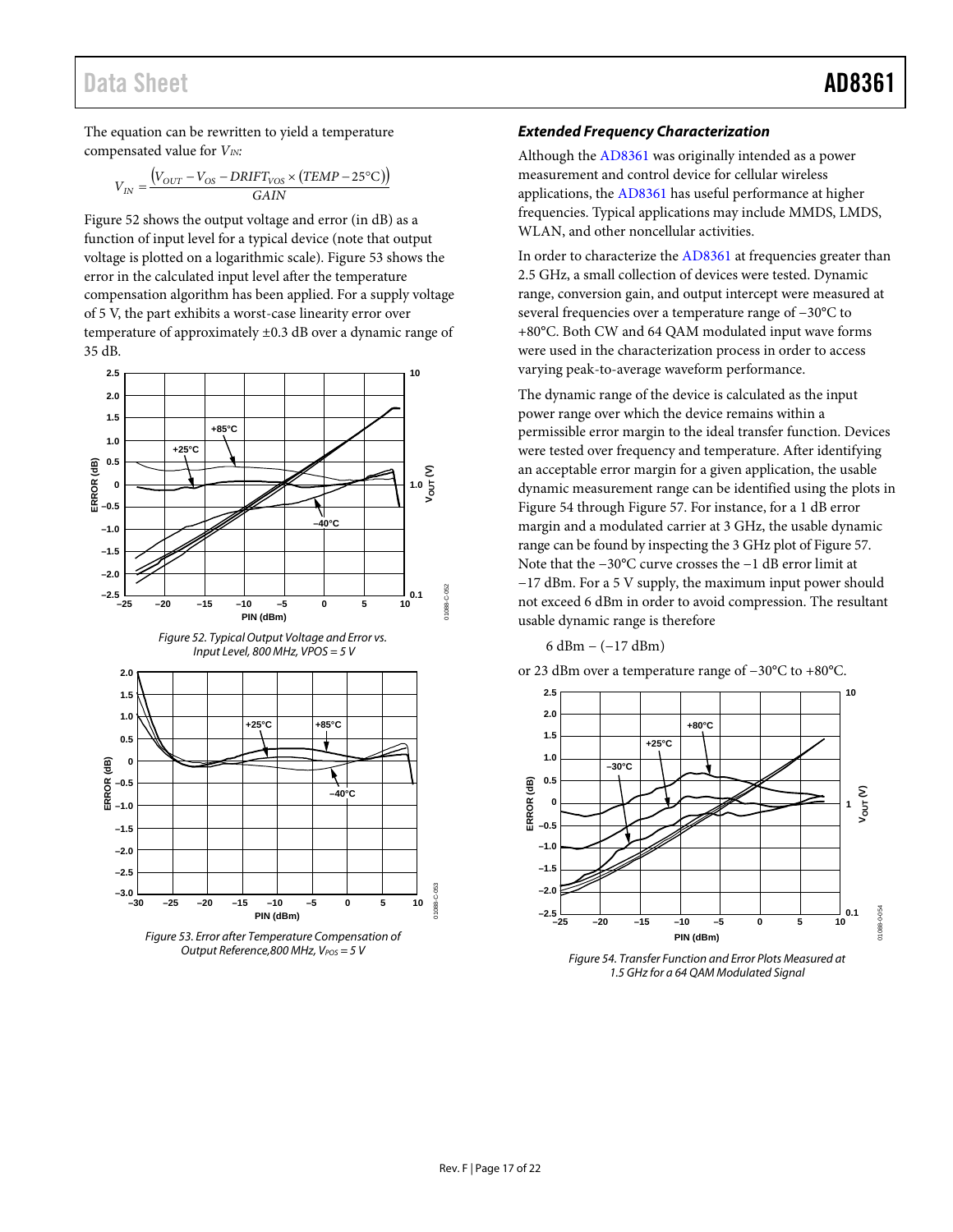









<span id="page-18-0"></span>



<span id="page-18-1"></span>*Figure 58. Error from CW Linear Reference vs. Input Drive Level for CW and 64 QAM Modulated Signals at 3.0 GHz*



<span id="page-18-2"></span>The transfer functions and error for a CW input and a 64 QAM input waveform is shown i[n Figure 58.](#page-18-1) The error curve is generated from a linear reference based on the CW data. The increased crest factor of the 64 QAM modulation results in a decrease in output from th[e AD8361.](http://www.analog.com/AD8361?doc=AD8361.pdf) This decrease in output is a result of the limited bandwidth and compression of the internal gain stages. This inaccuracy should be accounted for in systems where varying crest factor signals need to be measured. The conversion gain is defined as the slope of the output voltage vs. the input rms voltage. An ideal best fit curve can be found for the measured transfer function at a given supply voltage and temperature. The slope of the ideal curve is identified as the conversion gain for a particular device. The conversion gain relates the measurement sensitivity of the [AD8361](http://www.analog.com/AD8361?doc=AD8361.pdf) to the rms input voltage of the RF waveform. The conversion gain was measured for a number of devices over a temperature range of −30°C to +80°C. The conversion gain for a typical device is shown i[n Figure 59.](#page-18-2) Although the conversion gain tends to decrease with increasing frequency, th[e AD8361](http://www.analog.com/AD8361?doc=AD8361.pdf) provides measurement capability at frequencies greater than 2.5 GHz. However, it is necessary to calibrate for a given application to accommodate for the change in conversion gain at higher frequencies.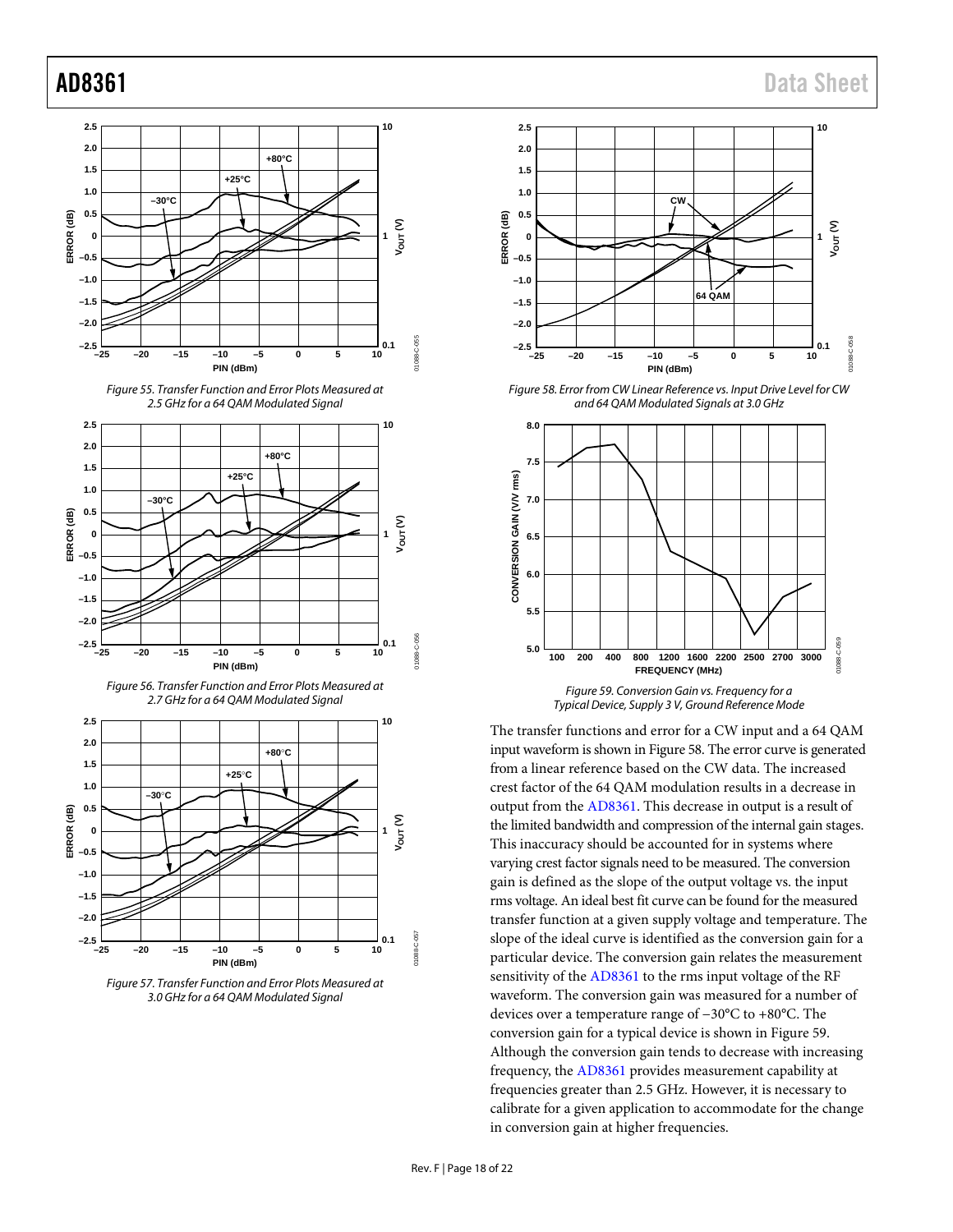# <span id="page-19-0"></span>EVALUATION BOARD

[Figure 60](#page-20-0) an[d Figure 63](#page-20-1) show the schematic of the [AD8361](http://www.analog.com/AD8361?doc=AD8361.pdf) evaluation board. Note that uninstalled components are drawn in as dashed. The layout and silkscreen of the component side are shown i[n Figure 61,](#page-20-2) [Figure 62,](#page-20-3) [Figure 64,](#page-20-4) an[d Figure 65.](#page-20-5) The board is powered by a single supply in the 2.7 V to 5.5 V range. The power supply is decoupled by 100 pF and 0.01  $\upmu\text{F}$ capacitors. Additional decoupling, in the form of a series resistor or inductor in R6, can also be added. [Table 8](#page-19-1) details the various configuration options of the evaluation board.

| Component                                        | <b>Function</b>                                                                                                                                                                                                                                                                                                                                                                                                                                                                                                                                                                                                                                                                                           | <b>Default Condition</b>                                                                  |
|--------------------------------------------------|-----------------------------------------------------------------------------------------------------------------------------------------------------------------------------------------------------------------------------------------------------------------------------------------------------------------------------------------------------------------------------------------------------------------------------------------------------------------------------------------------------------------------------------------------------------------------------------------------------------------------------------------------------------------------------------------------------------|-------------------------------------------------------------------------------------------|
| TP1, TP2                                         | Ground and Supply Vector Pins.                                                                                                                                                                                                                                                                                                                                                                                                                                                                                                                                                                                                                                                                            | Not Applicable                                                                            |
| SW <sub>1</sub>                                  | Device Enable. When in Position A, the PWDN pin is connected to +V <sub>s</sub> and the AD8361 is in power-<br>down mode. In Position B, the PWDN pin is grounded, putting the device in operating mode.                                                                                                                                                                                                                                                                                                                                                                                                                                                                                                  | $SW1 = B$                                                                                 |
| SW2/SW3                                          | Operating Mode. Selects either ground reference mode, internal reference mode or supply<br>reference mode. See Table 4 for more details.                                                                                                                                                                                                                                                                                                                                                                                                                                                                                                                                                                  | $SW2 = A$ , $SW3 = B$<br>(Ground Reference Mode)                                          |
| C1, R2                                           | Input Coupling. The 75 $\Omega$ resistor in Position R2 combines with the AD8361's internal input<br>impedance to give a broadband input impedance of around 50 $\Omega$ . For more precise matching<br>at a particular frequency, R2 can be replaced by a different value (see Input Coupling and<br>Matching and Figure 43 through Figure 46).<br>Capacitor C1 ac couples the input signal and creates a high-pass input filter whose corner<br>frequency is equal to approximately 8 MHz. C1 can be increased for operation at lower<br>frequencies. If resistive attenuation is desired at the input, series resistor R1, which is<br>nominally 0 $\Omega$ , can be replaced by an appropriate value. | $R2 = 75 \Omega$ (Size 0402)<br>$C1 = 100$ pF (Size 0402)                                 |
| C <sub>2</sub> , C <sub>3</sub> , R <sub>6</sub> | Power Supply Decoupling. The nominal supply decoupling of 0.01 µF and 100 pF. A series<br>inductor or small resistor can be placed in R6 for additional decoupling.                                                                                                                                                                                                                                                                                                                                                                                                                                                                                                                                       | $C2 = 0.01 \mu F$ (Size 0402)<br>$C3 = 100$ pF (Size 0402)<br>$R6 = 0 \Omega$ (Size 0402) |
| C <sub>5</sub>                                   | Filter Capacitor. The internal 50 pF averaging capacitor can be augmented by placing a<br>capacitance in C5.                                                                                                                                                                                                                                                                                                                                                                                                                                                                                                                                                                                              | $C5 = 1$ nF (Size 0603)                                                                   |
| C4, R5                                           | Output Loading. Resistors and capacitors can be placed in C4 and R5 to load test V rms.                                                                                                                                                                                                                                                                                                                                                                                                                                                                                                                                                                                                                   | $C4 = R5 = Open (Size 0603)$                                                              |

### <span id="page-19-1"></span>**Table 8. Evaluation Board Configuration Options**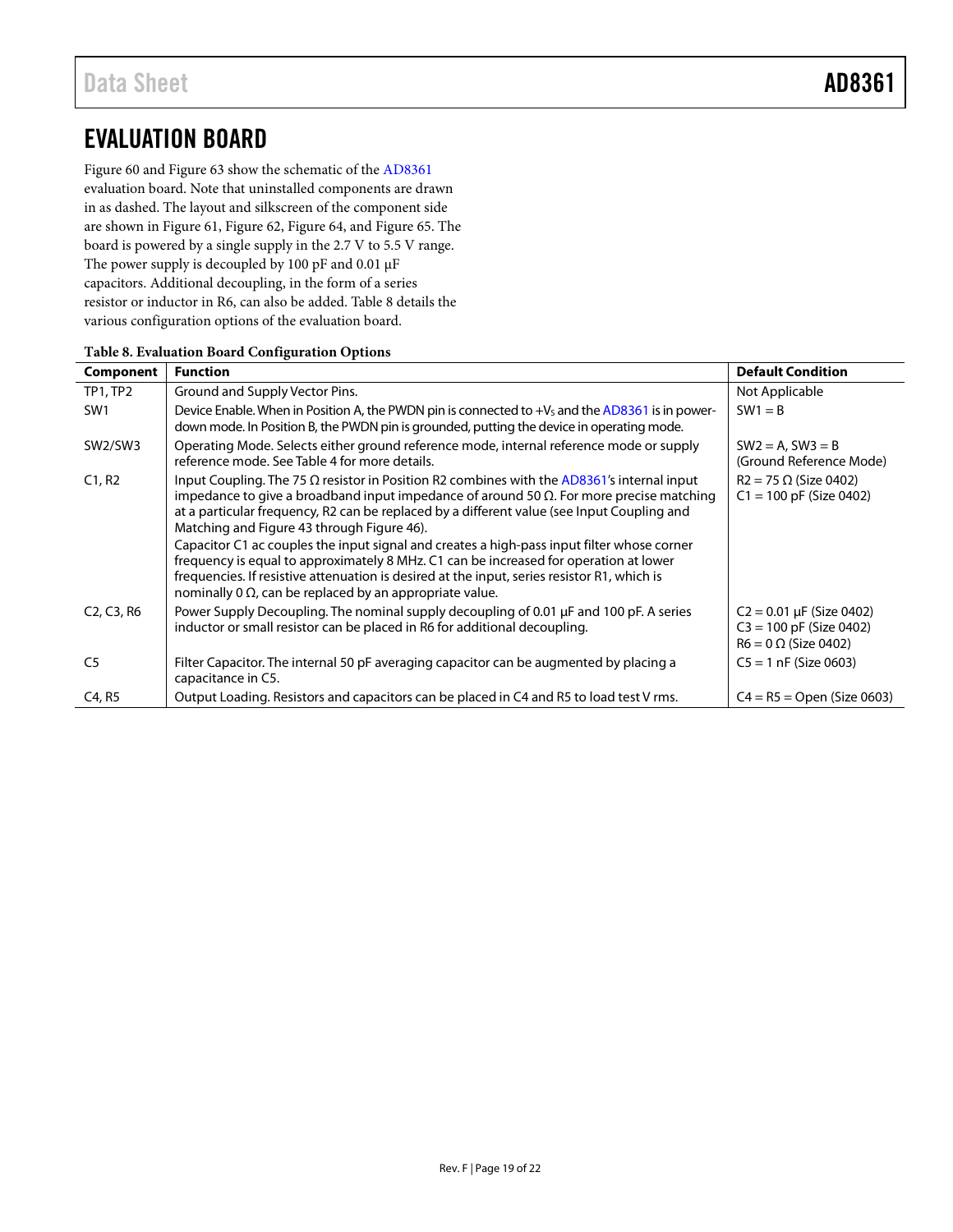

*Figure 60. Evaluation Board Schematic, MSOP*

<span id="page-20-0"></span>

*Figure 61. Layout of Component Side, MSOP*

<span id="page-20-2"></span>

<span id="page-20-3"></span>*Figure 62. Silkscreen of Component Side, MSOP*



*Figure 63. Evaluation Board Schematic, SOT-23*

<span id="page-20-1"></span>

*Figure 64. Layout of the Component Side, SOT-23*

<span id="page-20-4"></span>

<span id="page-20-5"></span>*Figure 65. Silkscreen of the Component Side, SOT-23*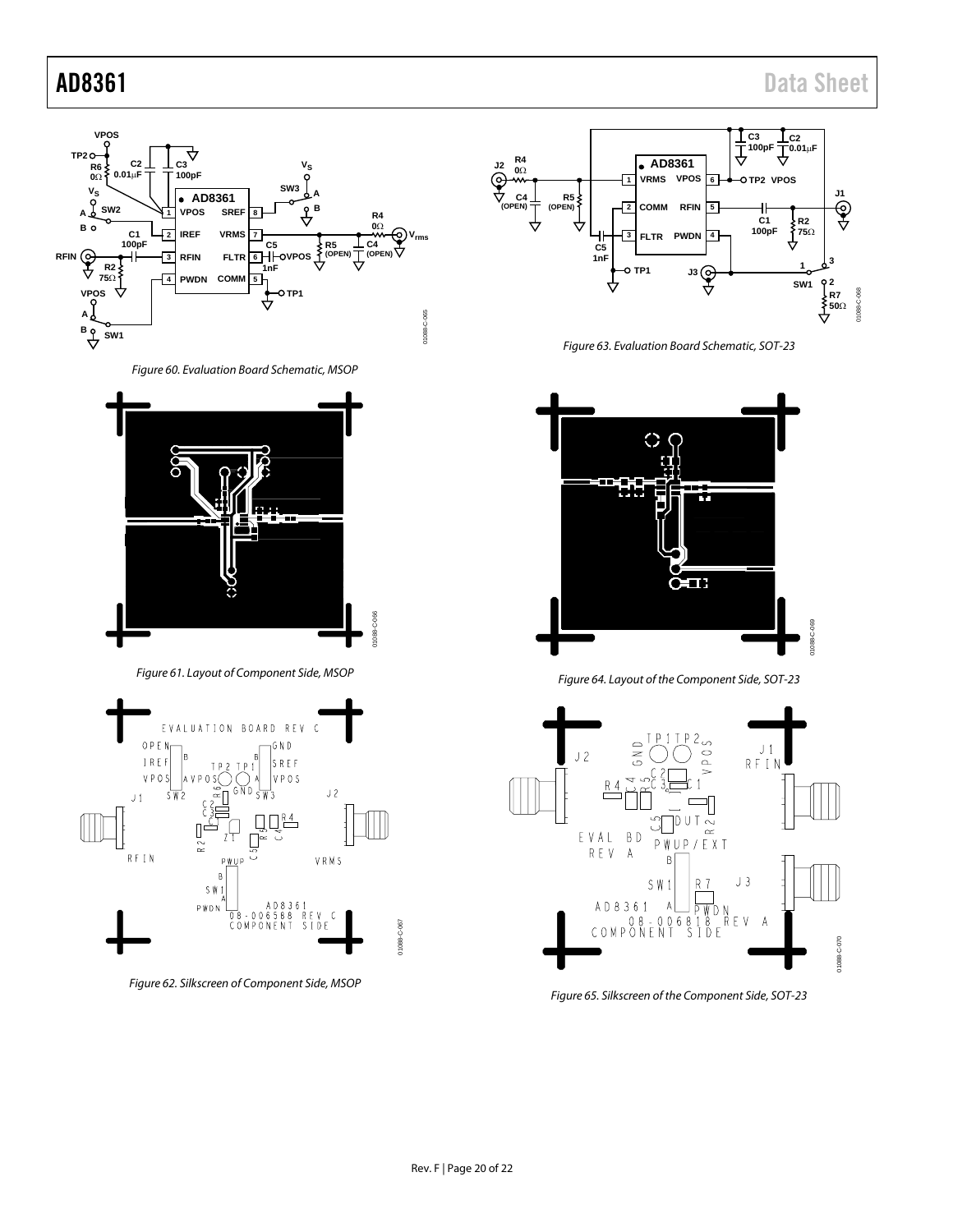## Data Sheet **AD8361**

Problems caused by impedance mismatch may arise using the evaluation board to examine th[e AD8361](http://www.analog.com/AD8361?doc=AD8361.pdf) performance. One way to reduce these problems is to put a coaxial 3 dB attenuator on the RFIN SMA connector. Mismatches at the source, cable, and cable interconnection, as well as those occurring on the evaluation board, can cause these problems.

A simple (and common) example of such a problem is triple travel due to mismatch at both the source and the evaluation board. Here the signal from the source reaches the evaluation board and mismatch causes a reflection. When that reflection reaches the source mismatch, it causes a new reflection, which travels back to the evaluation board, adding to the original signal incident at the board. The resultant voltage varies with both cable length and frequency dependence on the relative phase of the initial and reflected signals. Placing the 3 dB pad at the input of the board improves the match at the board and thus reduces the sensitivity to mismatches at the source. When such precautions are taken, measurements are less sensitive to cable length and other fixture issues. In an actual application when the distance betwee[n AD8361](http://www.analog.com/AD8361?doc=AD8361.pdf) and source is short and well defined, this 3 dB attenuator is not needed.

### <span id="page-21-0"></span>**CHARACTERIZATION SETUPS**

### **Equipment**

The primary characterization setup is shown i[n Figure 67.](#page-21-1) The signal source used was a Rohde & Schwarz SMIQ03B, version 3.90HX. The modulated waveforms used for IS95 reverse link, IS95 nine active channels forward (forward link 18 setting), and W-CDMA 4-channel and 15-channel were generated using the default settings coding and filtering. Signal levels were calibrated into a 50  $\Omega$  impedance.

### **Analysis**

The conversion gain and output reference are derived using the coefficients of a linear regression performed on data collected in its central operating range (35 mV rms to 250 mV rms). This range was chosen to avoid areas of operation where offset distorts the linear response. Error is stated in two forms error from linear response to CW waveform and output delta from 2°C performance.

The error from linear response to CW waveform is the difference in output from the ideal output defined by the conversion gain and output reference. This is a measure of both the linearity of the device response to both CW and modulated waveforms. The error in dB uses the conversion gain multiplied by the input as its reference. Error from linear response to CW waveform is not a measure of absolute accuracy, since it is calculated using the gain and output reference of each device. However, it does show the linearity and effect of modulation on the device response. Error from 25°C performance uses the performance of a given device and waveform type as the reference; it is predominantly a measure of output variation with temperature.







<span id="page-21-1"></span>Figure 67. Characterization Setup